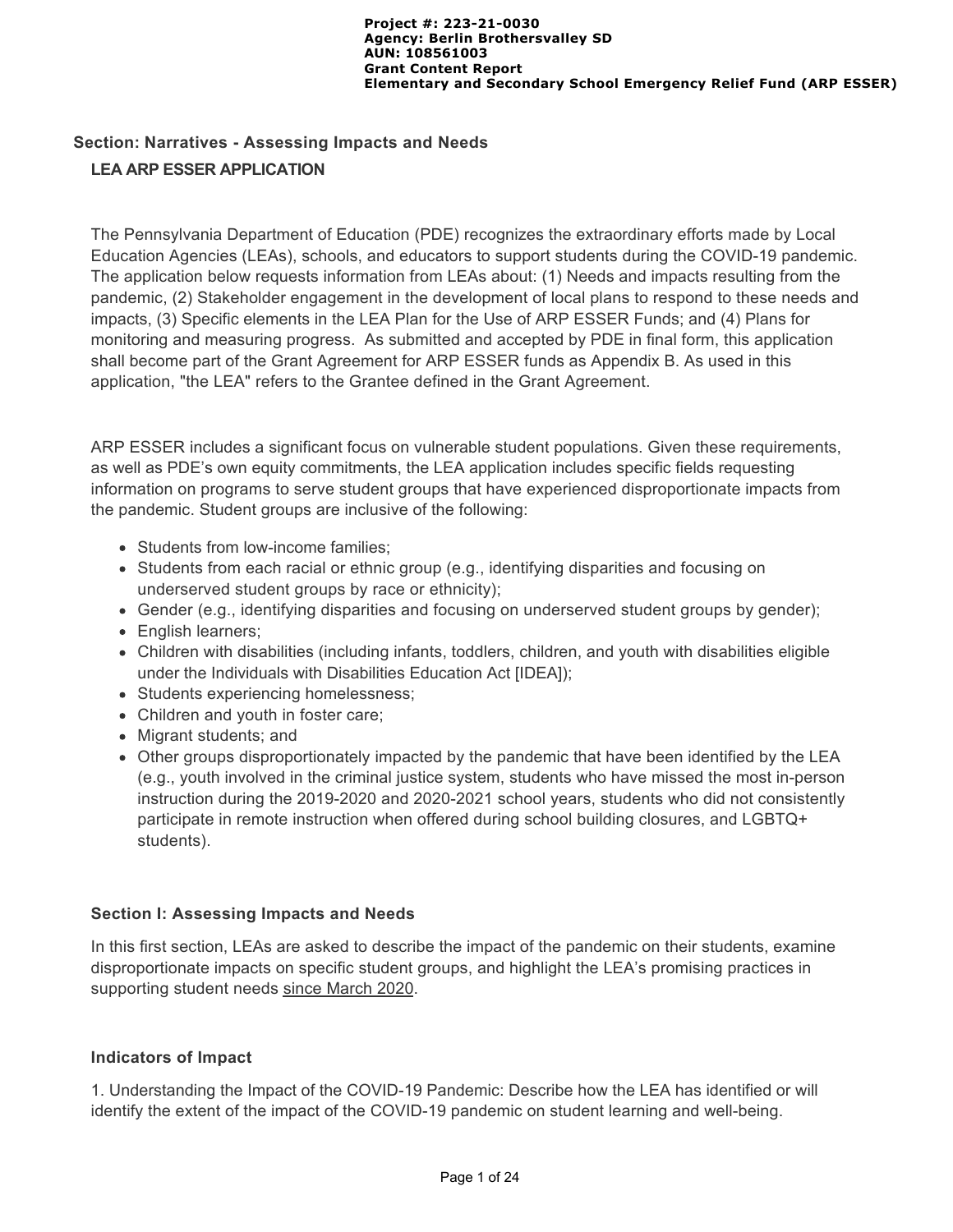Specifically, what methods (i.e., collecting and analyzing data and information from focus groups, surveys, and local assessment results) were used or will be used to identify and measure impacts in four key areas: (1) Academic impact of lost instructional time, (2) Chronic absenteeism, (3) Student engagement, and (4) Social-emotional well-being?

|                                                             | <b>Methods Used to Understand Each Type of Impact</b>                                                                                                                                                                                                                                                                                                                                                           |  |  |
|-------------------------------------------------------------|-----------------------------------------------------------------------------------------------------------------------------------------------------------------------------------------------------------------------------------------------------------------------------------------------------------------------------------------------------------------------------------------------------------------|--|--|
| <b>Academic Impact of</b><br><b>Lost Instructional Time</b> | The academic impact is assessed by review of PSSA and Keystone results.<br>In addition, local assessments have been utilize to provide formative<br>information regarding student performance in real time. A drop in these<br>scores is directly related to time lost due to disruption of learning as the<br>district faced lack of technology resources and sporadic in person<br>learning.                  |  |  |
| <b>Chronic Absenteeism</b>                                  | Chronic absenteeism has increased with our lower socioecomic families.<br>The district has experienced more interaction with Children and Youth as<br>well as the court system to address student absence issues. Attendance<br>data indicates an increase in absenteeism associated with COVID-19<br>related disruptions. Student placements and removals from homes has<br>increased over the past two years. |  |  |
| <b>Student Engagement</b>                                   | Students have struggled to engage in productive routines and disruptions<br>in the learning environment. Parents have expressed frustration in<br>motivating their children to complete homework, logon to computers for<br>instruction and stay engaged in learning whether it is a virtual day or in<br>person instruction.                                                                                   |  |  |
| <b>Social-emotional Well-</b><br>being                      | The deterioration of student social-emotional wellness has increased the<br>number of referrals and interactions with counselors. The district added a<br>social worker and enhanced the counseling services to provide more<br>indepth services to address student anxiety, depression, and drug/alcohol<br>issues. In addition, community health is an issue which impacts student<br>well-being in general.  |  |  |
| <b>Other Indicators</b>                                     | In addition, staff social-emotional well-being has been impacted the district<br>due to the comprehensive nature of family and social issues in the general<br>population.                                                                                                                                                                                                                                      |  |  |

## **Documenting Disproportionate Impacts**

2. Identify **at least three student** groups in the LEA that faced particularly significant impacts from the pandemic. For each, provide specific strategies that were used or will be used to identify and measure impacts.

| <b>Student Group</b> | Provide specific strategies that were used<br>or will be used to identify and measure<br><i>impacts</i> |
|----------------------|---------------------------------------------------------------------------------------------------------|
|                      |                                                                                                         |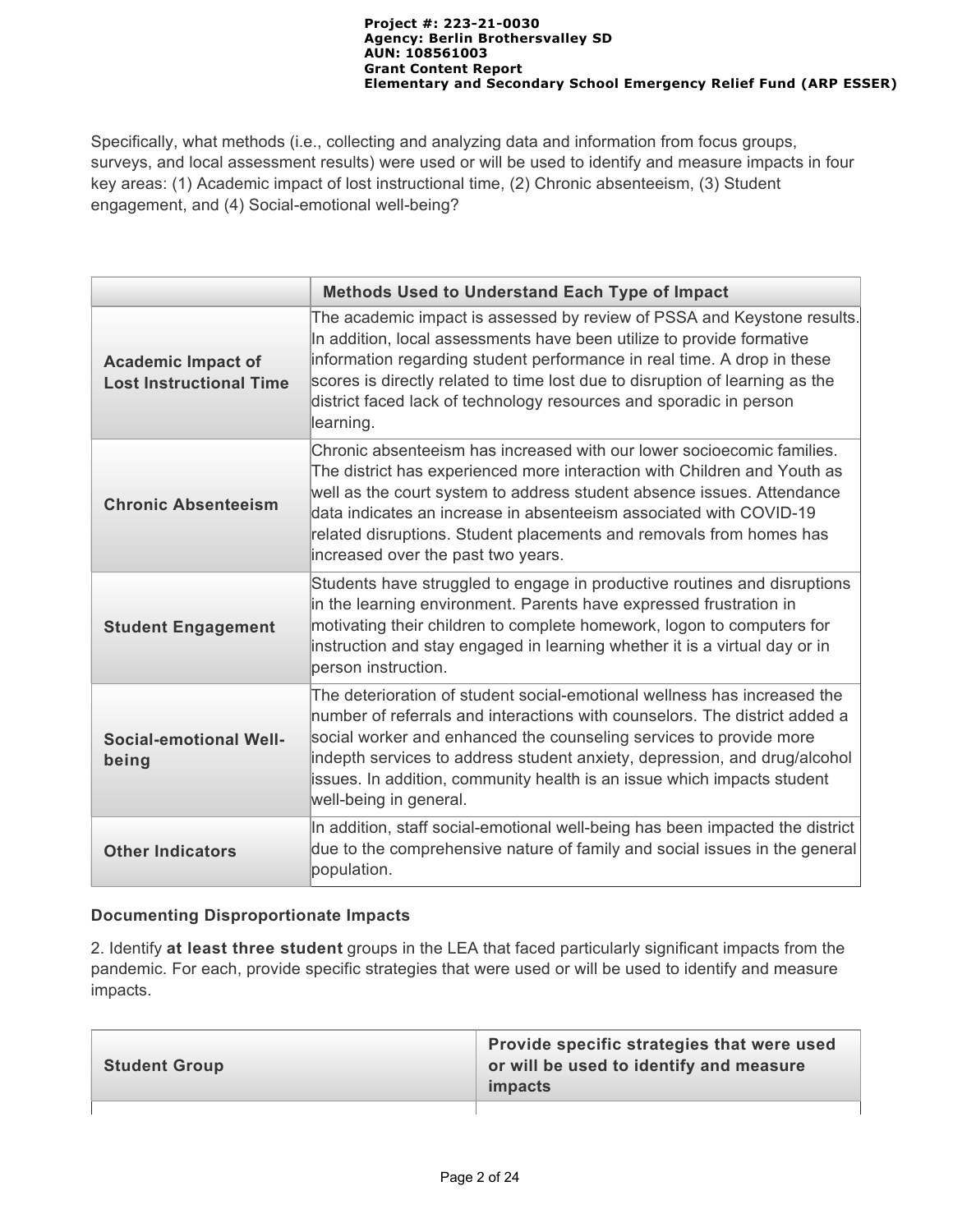| <b>Student Group</b>                                                                                                                                                           | Provide specific strategies that were used<br>or will be used to identify and measure<br><i>impacts</i>                                                                            |
|--------------------------------------------------------------------------------------------------------------------------------------------------------------------------------|------------------------------------------------------------------------------------------------------------------------------------------------------------------------------------|
| Children with disabilities (including infants,<br>toddlers, children, and youth with disabilities<br>eligible under the Individuals with Disabilities<br>Education Act [IDEA]) | Utilization of benchmarking, standardized, and<br>diagnostic assessments such as DibelsNext,<br>PSSAs, Keystone Exams, and ExactPath.                                              |
| Other groups disproportionately impacted by the<br>pandemic that have been identified by the LEA<br>(See Help Text for examples)                                               | K-2 students due to COVID restrictions and<br>closures of schools and childcare centers have<br>adversely impacted those who may not have<br>received early intervention services. |
| Other groups disproportionately impacted by the<br>pandemic that have been identified by the LEA<br>(See Help Text for examples)                                               | K-12 Mental and Social Emotional Wellness.<br>SAP, community agencies, and social work data<br>indicate the need for student services.                                             |

#### **Reflecting on Local Strategies**

3. Provide the LEA's assessment of the top two or three strategies that have been most effective in supporting the needs of students, in particular specific student groups most impacted by the COVID-19 pandemic. Include at least one strategy addressing **academic needs** and at least one strategy addressing **social-emotional needs**.

|                    | <b>Strategy Description</b>                                                                                                                                                                                                                                           |
|--------------------|-----------------------------------------------------------------------------------------------------------------------------------------------------------------------------------------------------------------------------------------------------------------------|
| <b>Strategy #1</b> | Upon analysis of benchmarking, diagnostic, and growth data BBSD has<br>determined that additional instruction is necessary for all learners.<br>Implementation of this strategy will be through the summer months in<br>operating a learning academy for Grades K-12. |

- i. **Impacts that Strategy #1 best addresses:** (select all that apply)
- **Academic impact of lost instructional time**
- **Chronic absenteeism**
- **Student engagement**
- $\Box$  Social-emotional well-being
- **Other impact**
	- ii. **If Other is selected above, please provide the description here:**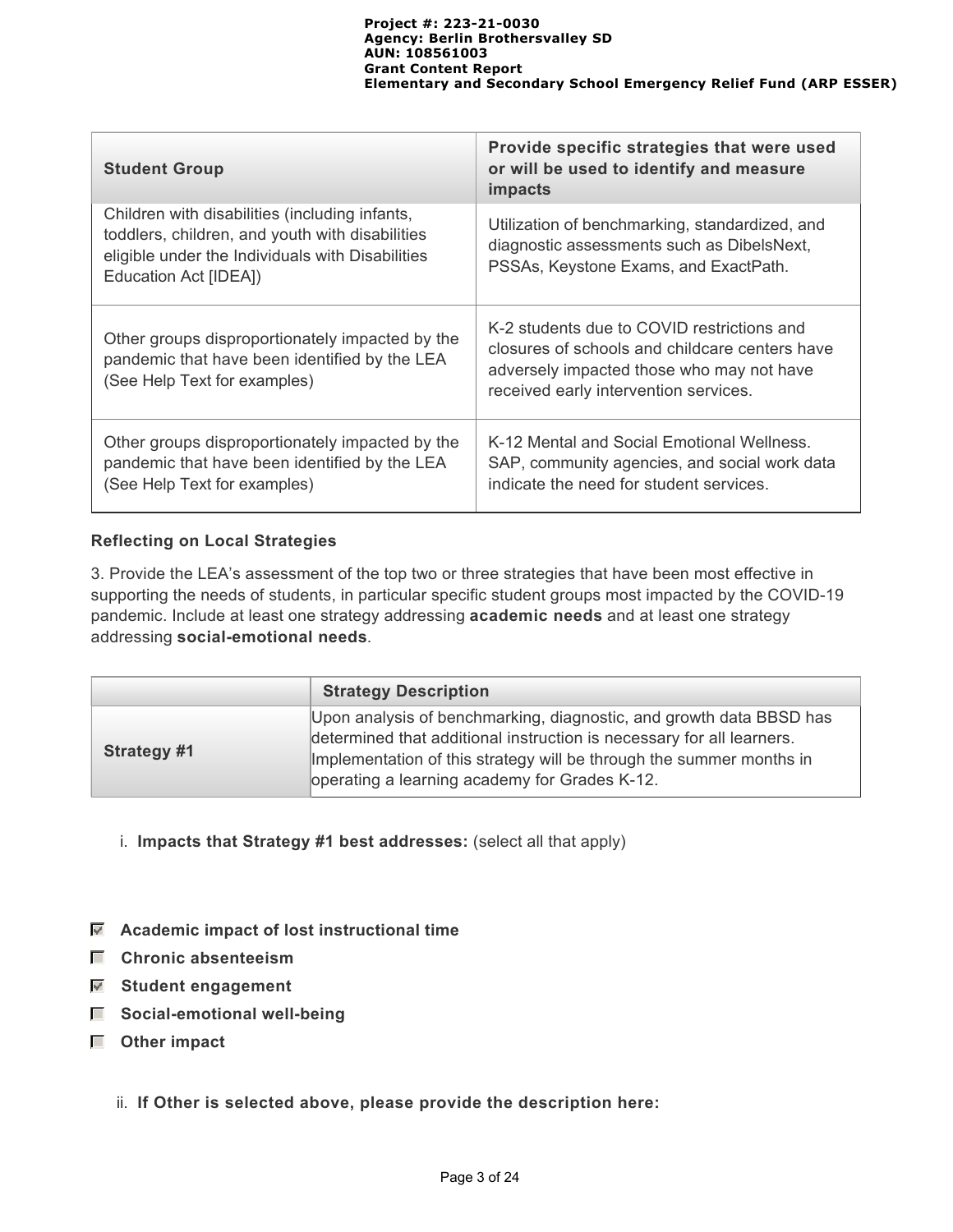- iii. **Student group(s) that Strategy #1 most effectively supports:** (select all that apply)
- **Students from low-income families**

 **Students from each racial or ethnic group (e.g., identifying disparities and focusing on underserved student groups by race or ethnicity)**

 **Gender (e.g., identifying disparities and focusing on underserved student groups by gender)**

 **English learners**

 **Children with disabilities (including infants, toddlers, children, and youth with disabilities eligible under the Individuals with Disabilities Education Act (IDEA))**

- $\blacksquare$  Students experiencing homelessness
- **E** Children and youth in foster care
- **Migrant students**
- $\Box$  Other student groups: (provide description below)
	- iv. **If Other is selected above, please provide the description here.**

#### **Reflecting on Local Strategies**: **Strategy #2**

|                    | <b>Strategy Description</b>                                                                                                 |
|--------------------|-----------------------------------------------------------------------------------------------------------------------------|
| <b>Strategy #2</b> | Hiring of K-12 school social worker to address the increased social,<br>emotional, and mental health needs of our students. |

- i. **Impacts that Strategy #2 best addresses:** (select all that apply)
- **Academic impact of lost instructional time**
- **Chronic absenteeism**
- **Student engagement**
- **Social-emotional well-being**
- **Other impact**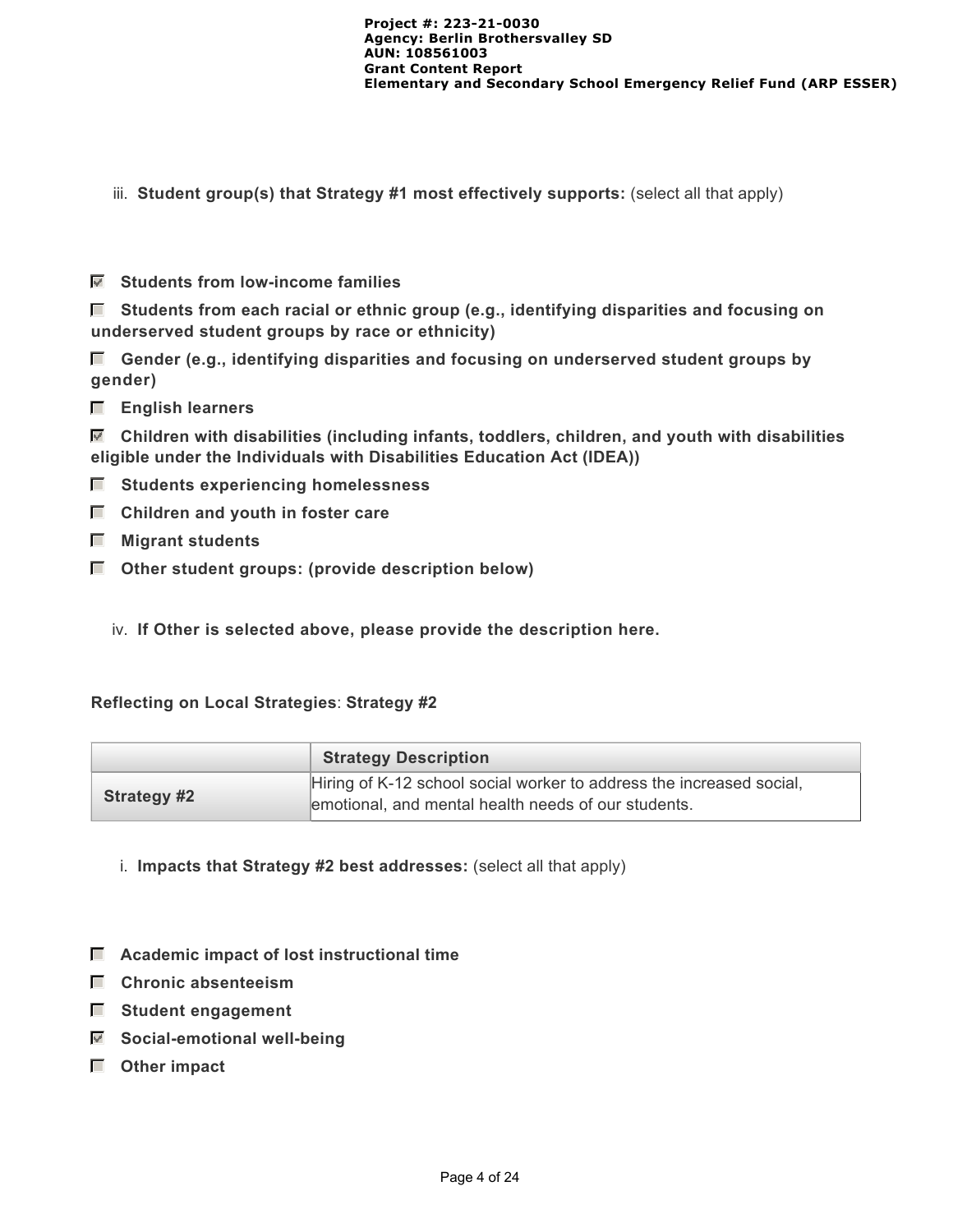ii. **If Other is selected above, please provide the description here:**

iii. Student group(s) that Strategy #2 most effectively supports: (select all that apply)

 **Students from low-income families**

 **Students from each racial or ethnic group (e.g., identifying disparities and focusing on underserved student groups by race or ethnicity)**

 **Gender (e.g., identifying disparities and focusing on underserved student groups by gender)**

 **English learners**

 **Children with disabilities (including infants, toddlers, children, and youth with disabilities eligible under the Individuals with Disabilities Education Act (IDEA))**

- **Students experiencing homelessness**
- $\Box$  Children and youth in foster care
- **Migrant students**
- **Other student groups: (provide description below)**
	- iv. **If Other is selected above, please provide the description here.**

#### **Reflecting on Local Strategies: Strategy #3**

|                    | <b>Strategy Description</b> |
|--------------------|-----------------------------|
| <b>Strategy #3</b> |                             |

- i. **Impacts that Strategy #3 best addresses:** (select all that apply)
- **Academic Impact of Lost Instructional Time**
- **Chronic absenteeism**
- **Student engagement**
- $\Box$  Social-emotional well-being
- **Other impact**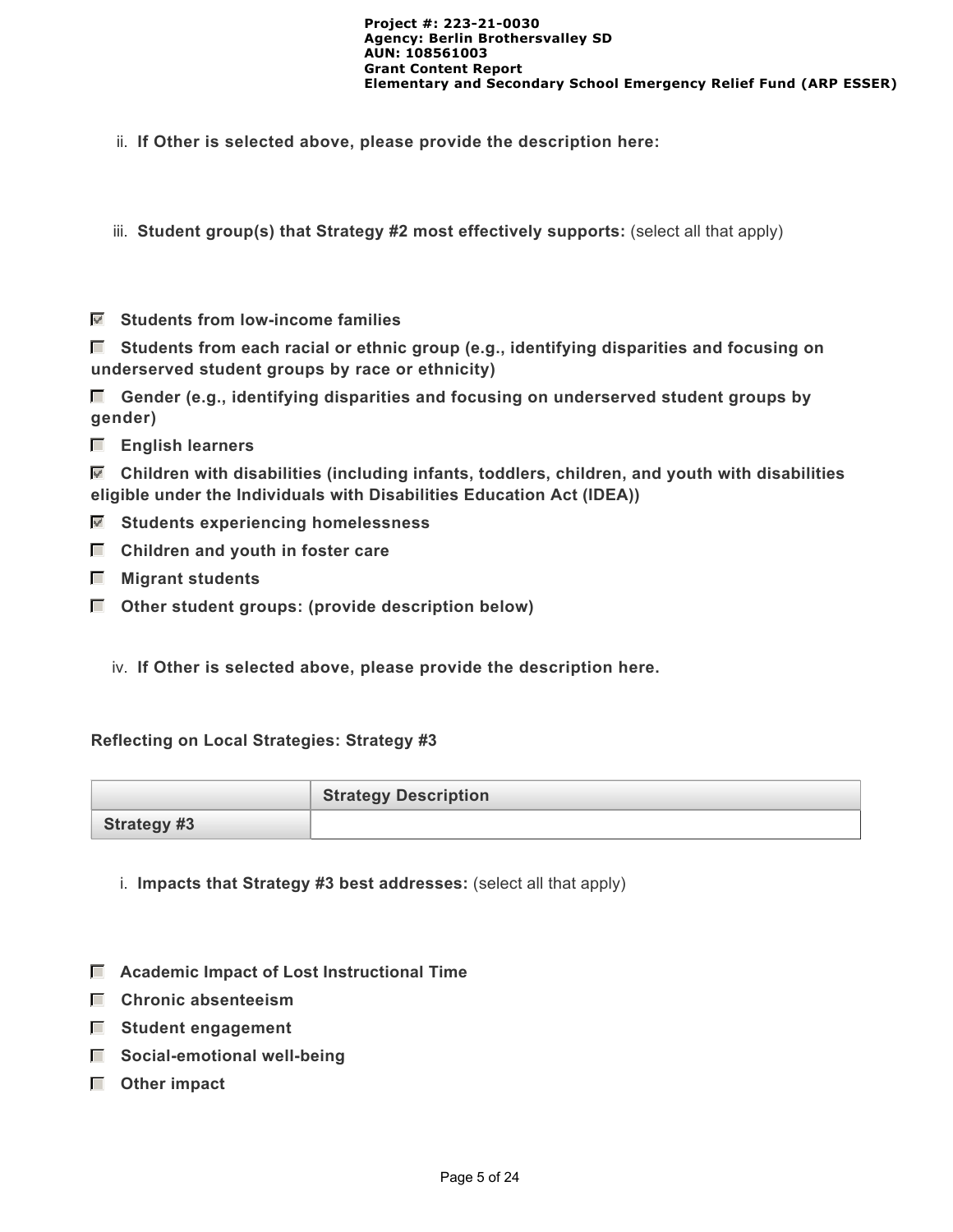ii. **If Other is selected above, please provide the description here:**

iii. **Student group(s) that Strategy #3 most effectively supports:** (select all that apply)

 **Students from low-income families**

 **Students from each racial or ethnic group (e.g., identifying disparities and focusing on underserved student groups by race or ethnicity)**

 **Gender (e.g., identifying disparities and focusing on underserved student groups by gender)**

 **English learners**

 **Children with disabilities (including infants, toddlers, children, and youth with disabilities eligible under the Individuals with Disabilities Education Act (IDEA))**

- $\blacksquare$  Students experiencing homelessness
- $\Box$  Children and youth in foster care
- **Migrant students**
- $\Box$  Other student groups: (provide description below)
	- iv. **If Other is selected above, please provide the description here:**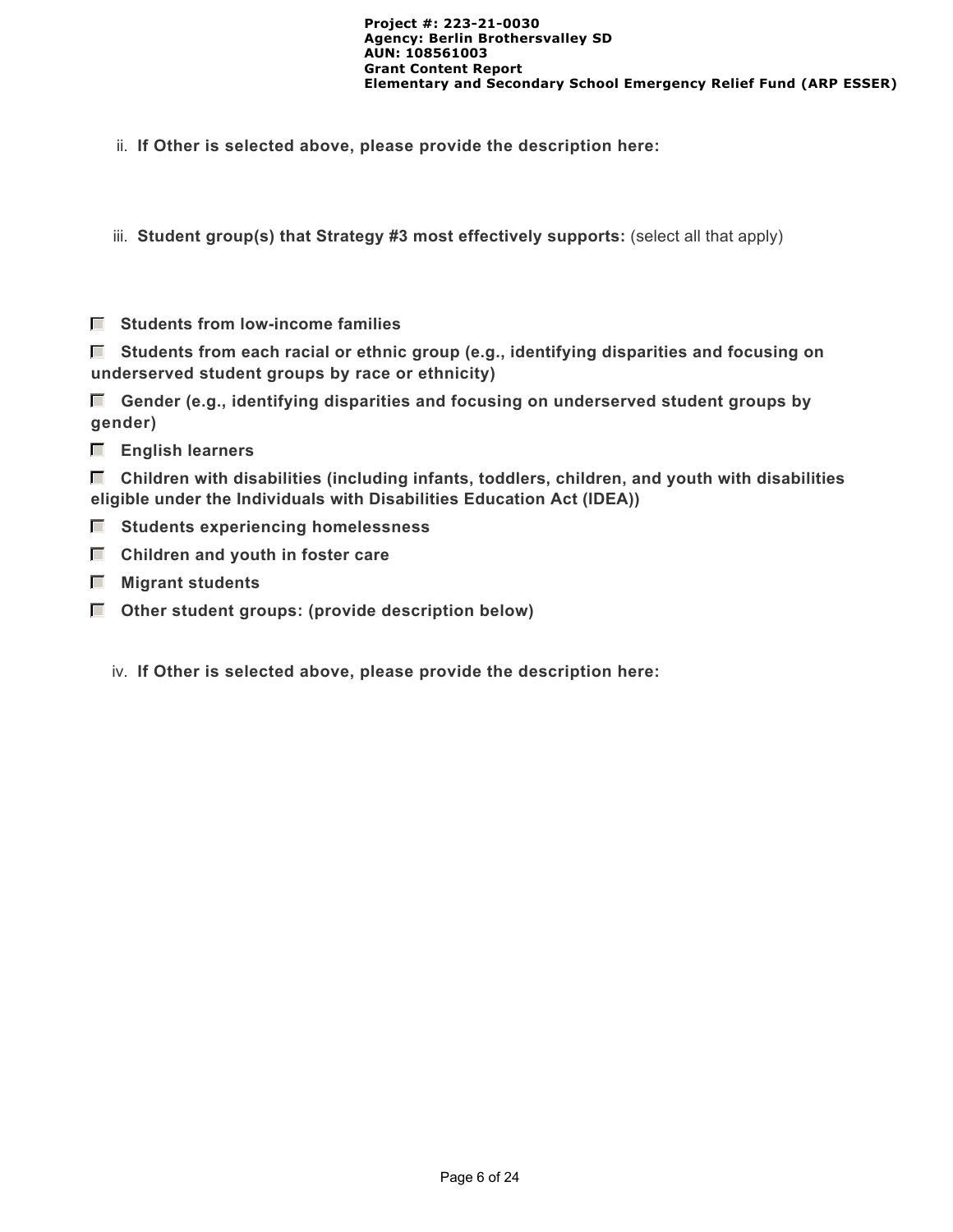# **Section: Narratives - Engaging Stakeholders in Plan Development Section II: Engaging Stakeholders in Plan Development**

In this second section, LEAs are asked to provide information on how stakeholders will be engaged in planning for the use of ARP ESSER funds, how stakeholder input will be utilized, and how the LEA will make its LEA Plan for the Use of ARP ESSER Funds transparent to the public—all critical components in developing, implementing, and adjusting plans based on the differential impacts of the COVID-19 pandemic.

## **4. Stakeholder Engagement**

Describe how the LEA, in planning for the use of ARP ESSER funds, has engaged or will engage in meaningful consultation with stakeholders. **(3,000 characters max)**

(Stakeholders include students; families; school and district administrators (including special education administrators); teachers; principals; school leaders; other educators; school staff; and unions. In addition, to the extent that the following groups are present in or served by the LEA, stakeholders also include community partners, civil rights organizations (including disability rights organizations); stakeholders representing the interests of children with disabilities, English learners, children experiencing homelessness, children and youth in foster care, migrant students, children who are incarcerated, and other underserved students; and tribes.)

Berlin Brothersvalley School District has conducted multiple surveys including community, staff, and student input to develop a needs assessment for the use of grant funding. BBSD has made a concerted effort to engage families in communication regarding the development of summer learning opportunities to address learning gaps, learning loss, and to provide enrichment activities to all students.

## **5. Use of Stakeholder Input**

Describe how the LEA has taken or will take stakeholder and public input into account in the development of the LEA Plan for the Use of ARP ESSER Funds. **(3,000 characters max)**

Stakeholder input was used to develop a list of priorities for the district's use of ARP ESSER funds. Stakeholder input indicated the need for additional learning opportunities due to the loss of in-person instruction. The district responded by developing a comprehensive K-12 summer learning academy. Stakeholder input also indicated the need for increased opportunities for social emotional learning. In response, the district implemented an elementary guidance curriculum focused on social and emotional wellness. The district has also hired a full-time K-12 school social worker to meet the mental wellness needs of students. Another area identified through stakeholder input was the need for facility upgrades to create a healthier learning environment. As a result, our district completed a facility feasibility study to identify needs that will be addressed using ARP ESSER funding.

## **6. Public Access to LEA Plan for the Use of ARP ESSER Funds**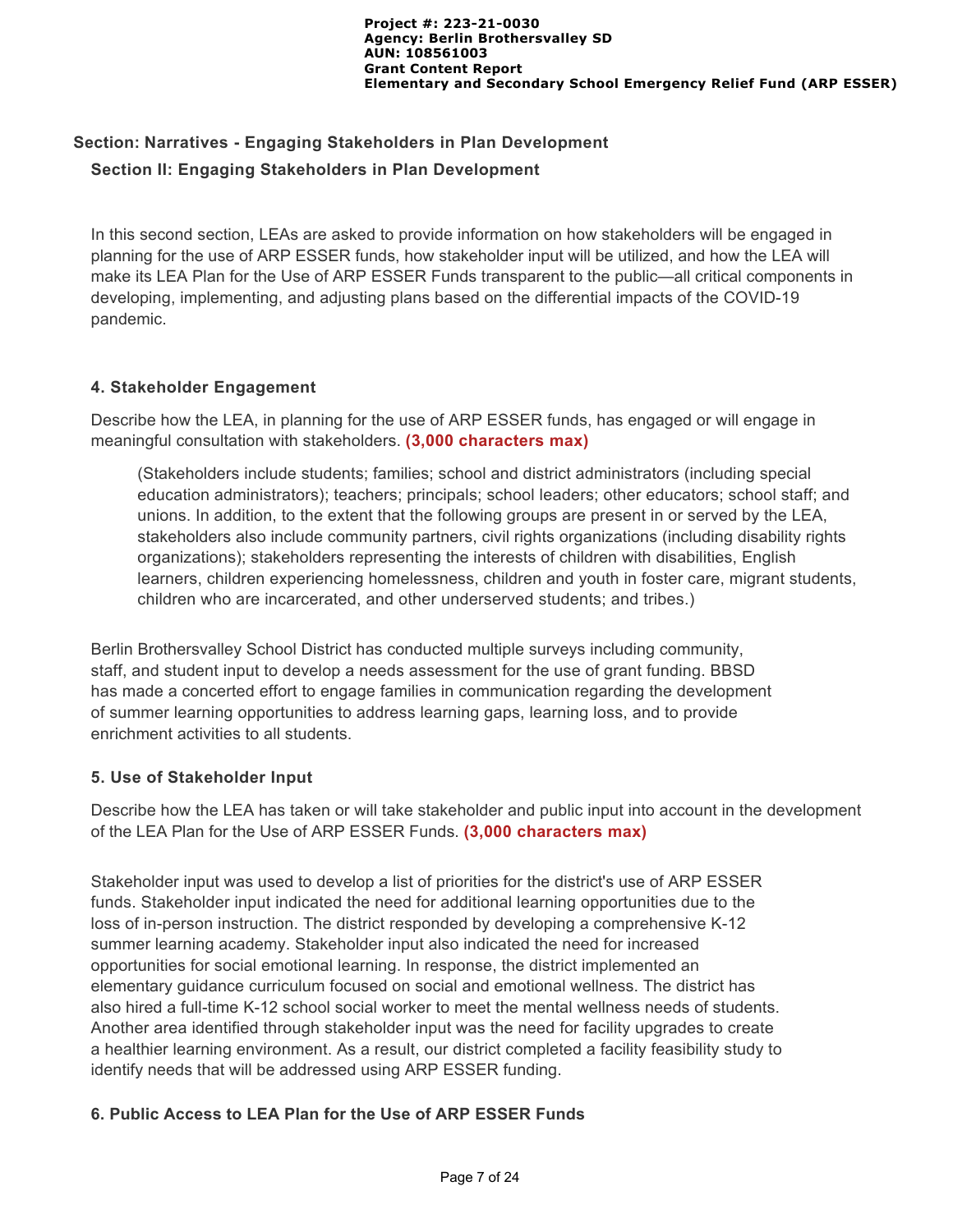Describe the process for development, approval, and making public the LEA Plan for the Use of ARP ESSER Funds. The LEA Plan for the Use of ARP ESSER Funds must be made publicly available on the LEA website and submitted to PDE within 90 days of LEA receipt of ARP ESSER funding, must be written in a language that parents/caregivers can understand, and must be provided in alternate format upon request by a parent/caregiver who is an individual with a disability. **(3,000 characters max)**

The district provided the results of the survey for the learning community on the website and continued communication using FAQs. The plan will also be made available on the district website so all will have access to the information. The details of the grant application were shared during an open Board meeting.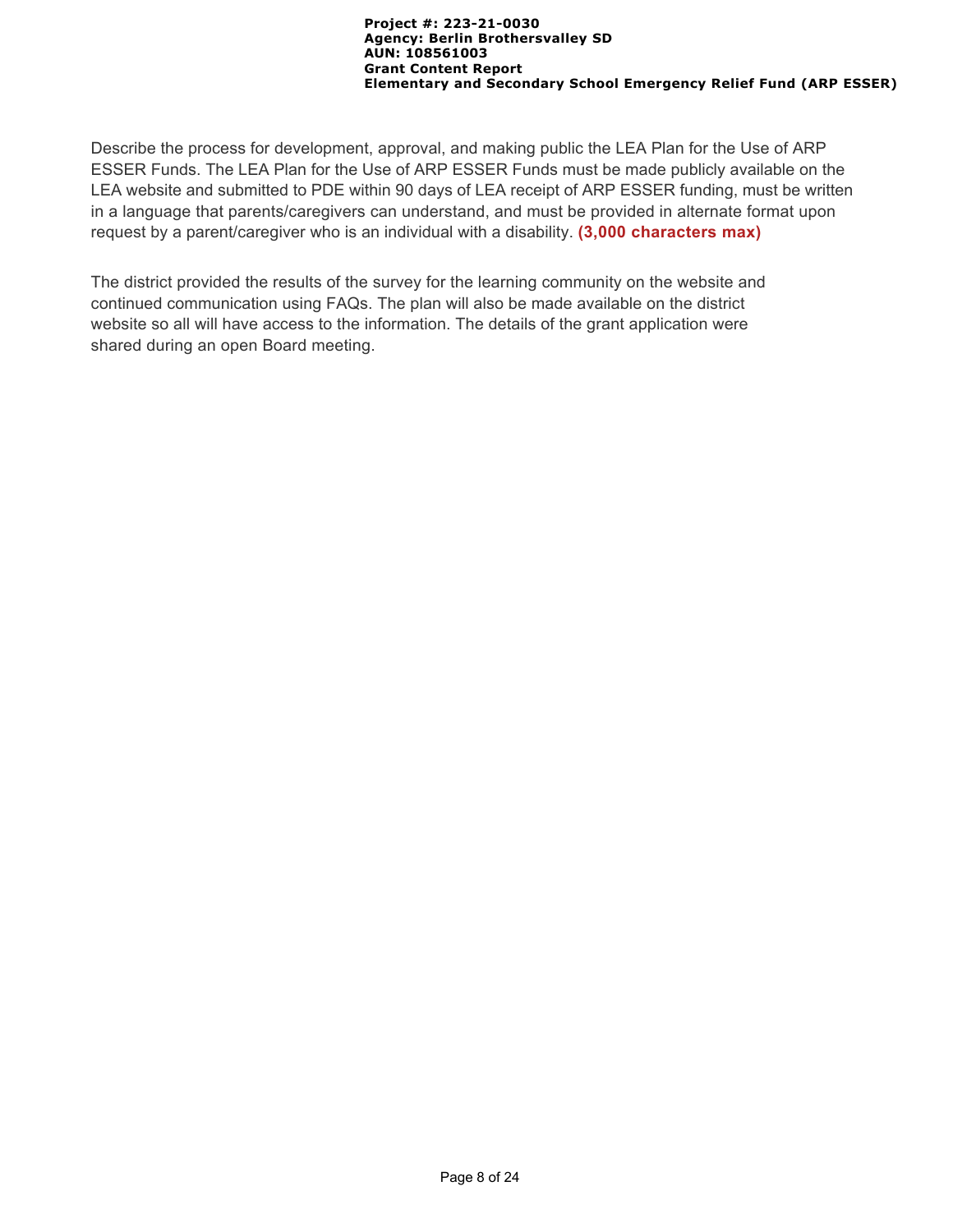# **Section: Narratives - Using ARP ESSER Funds to Plan for Safe, In-Person Instruction**

#### **Section III: Using ARP ESSER Funds to Plan for Safe, In-Person Instruction**

In this third section, LEAs are asked to reflect on both the impacts and needs described in Section I and stakeholder engagement described in Section II to provide a description of the LEA plan for the use of ARP ESSER funds , beginning with the minimum 20 percent reservation, to address the impact of lost instructional time as required by section 2001(e)(1) of the ARP Act.

**Instructions:** For both (a) the 20 percent reservation to address the impact of lost instructional time and (b) remaining funds, describe the LEA's principles for emphasizing educational equity in expending ARP ESSER funds, including but not limited to:

- Responding to students' academic, social, emotional, and mental health needs, and addressing opportunity gaps that existed before—and were exacerbated by—the pandemic.
- Allocating funding to individual schools and for LEA-wide activities based on student need.
- Implementing an equitable and inclusive return to in-person instruction. An inclusive return to inperson instruction includes, but is not limited to, establishing policies and practices that avoid the over-use of exclusionary discipline measures (including in- and out-of-school suspensions) and creating a positive and supportive learning environment for all students.
- Taking steps to permit students, teachers, and other program beneficiaries to overcome barriers (including barriers based on gender, race, color, national origin, disability, and age) that impede equal access to, or participation in, the ARP ESSER-supported program, in compliance with the requirements of section 427 of GEPA (20 U.S.C. 1228a).
- Attending to sustainability of plans supported by non-recurring ARP ESSER funds beyond the ARP ESSER funding period.

# **7. Plan for 20 percent Reservation to Address the Impact of Lost Instructional Time (Learning Loss)**

How will the LEA use the funds it reserves under section 2001(e)(1) of the ARP Act to address the academic impact of lost instructional time through the implementation of evidence-based interventions, such as summer learning or summer enrichment, extended day, comprehensive afterschool programs, or extended school year programs? **(3,000 characters max)** 

The response must include:

- a. A description of the evidence-based interventions (e.g., providing intensive or high-dosage tutoring, accelerating learning) the LEA has selected, and how the LEA will evaluate the impact of those interventions on an ongoing basis to determine effectiveness.
- b. How the evidence-based interventions will specifically address the needs of student groups most disproportionately impacted.
- c. The extent to which the LEA will use funds it reserves to identify, engage, and support (1) students who have missed the most in-person instruction during the 2019-2020 and 2020-2021 school years; and (2) students who did not consistently participate in remote instruction when offered during school building closures.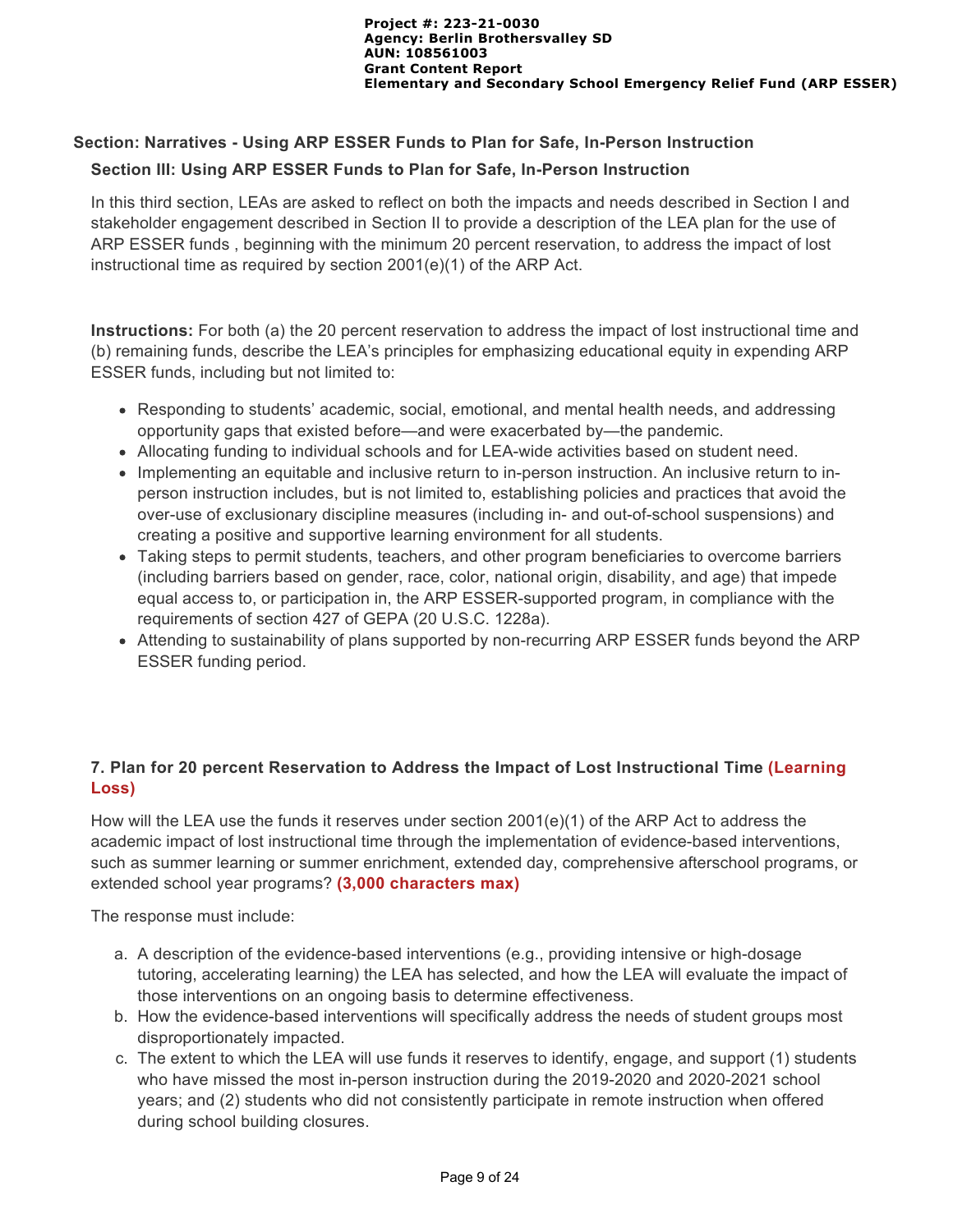BBSD will utilize a K-12 licensed school social worker to identify, engage and support students and families impacted by the covid-19 pandemic. Summer Program to address K-12 learning loss in efforts to increase student engagement in targeted intervention in math and reading. Students will be monitored by instructional staff to determine instructional needs, skill deficits, and student growth areas. The district will compare EOY data with the next year BOY data to determine student growth and measure/mitigate summer loss of learning. The program is designed to identify and specifically address the needs of student groups most disproportionately impacted. PLCs will focus on data that shows students at risk academically in reading and/or math. Additionally, all classrooms will containstudents that have missed instructional time due to lack of participation in learning due to quarantine requirements, or school closures during the 19/20 - 20/21 school years.

## **8. Plan for Remaining Funds** *(funds not described under the question above)*

How will the LEA spend its remaining ARP ESSER funds including for each of the four fields below, as applicable? **(3,000 characters max)**

- a. Continuity of Services: How will the LEA use ARP ESSER funds to sustain services to address students' academic needs; students' and staff social, emotional, and mental health needs; and student nutrition and food services?
- b. Access to Instruction: How will the LEA use ARP ESSER funds to support the goals of increasing opportunity to learn and equity in instructional delivery? Consider regular attendance/chronic absenteeism data from the 2020-21 school year, including data disaggregated by student groups, in developing the response.
- c. Mitigation Strategies: How will the LEA use ARP ESSER funds to support prevention and mitigation policies in line with the most up-to-date guidance from the Centers for Disease Control and Prevention (CDC) for the reopening and operation of school facilities and transportation services to effectively maintain the health and safety of students, educators, and other staff? Consider the LEA's Health and Safety Plan in developing the response.
- d. Facilities Improvements: How will the LEA use ARP ESSER funds to repair and improve school facilities to reduce risk of virus transmission, address environmental health hazards, and/or improve ventilation? Consider the LEA's Health and Safety Plan in developing the response.

a. Continuity of Services--Purchase of technology/software and cyber security to support ongoing online learning. The addition of a K-2 Special Education Instructor to facilitate learning of primary students entering school with identified learning disabilities. The increased need for School Psychologist for diagnostic testing in the K-12 student population to determine the need for various intervention services. The addition of a full-time daily substitute to reduce the likelihood of going virtual due to lack of substitutes for in-person instruction. School Resource Officer to provide a safe school environment that enhances the social and emotional wellness of students and staff.b. BBSD Cyber to provide alternative deliveries of educational platforms. The District addressed learning loss through summer learning academies (K-12) providing additional learning time for students impacted by the loss of inperson instruction.c.. Mitigation Strategies--purchase of cafeteria tables aimed at social distancing. Increasing budgeted items for cleaning supplies and maintenance operation to address covid mitigation.supplies, PPE, desks. d. Facilities Improvements--Replacement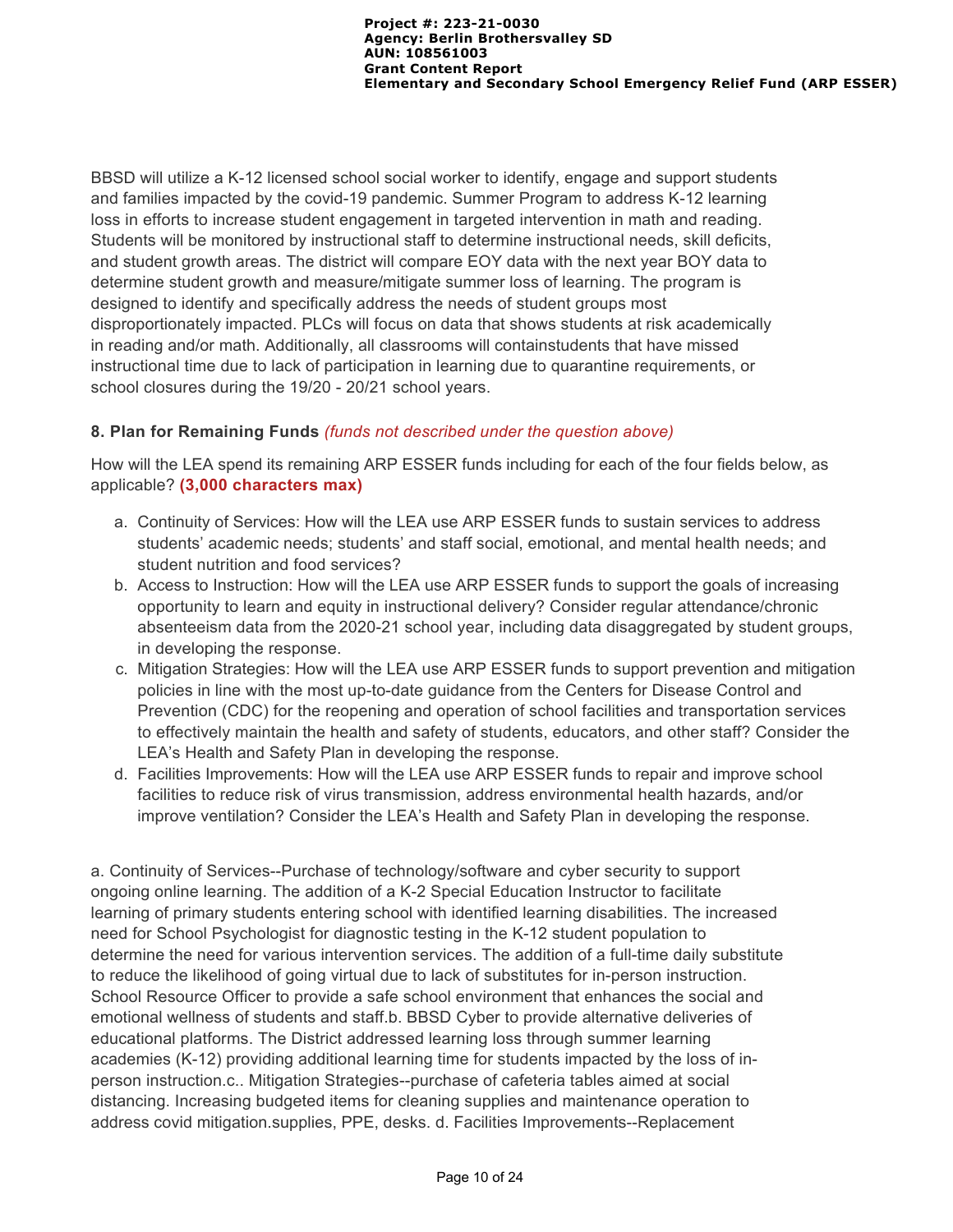motors for univents, outdoor learning spaced. Replacement of the intercom system for the facility to enhance communication infrastructure in the event of incidents of covid exposure and contact tracing. Feasibility study to identify areas of concern, air quality issues, and environmental health hazards. EOP plan to identify and develop a response plan to environmental health and safety hazards. Facility improvements including, but not limited to, the air quality system.

## **9. For LEAs with one or more Comprehensive Support and Improvement (CSI) or Additional Targeted Support and Improvement (ATSI) school only**

Please verify consultation of the [Evidence Resource Center](https://www.evidenceforpa.org/) in developing the LEA Plan for the Use of ARP ESSER Funds and provide a justification for any intervention that is not supported by tier 1, 2, 3, or 4 evidence. If the LEA does not include a school with a CSI or ATSI designation, indicate "Not Applicable." **(3,000 characters max)**

Not applicable

# **10. 20% Reservation Calculation**

Please enter your ARP ESSER total allocation amount and then click Save.

 \*Please ensure that your 20% (or greater) budgeted amount for Learning Loss is itemized in your Budget.

|                           | <b>ARP ESSER Allocation</b> | <b>Reservation</b><br><b>Requirement</b> | <b>Reservation Amount</b><br>(calculated on save) |
|---------------------------|-----------------------------|------------------------------------------|---------------------------------------------------|
| 20 Percent<br>Reservation | 1.471.245                   | 20%                                      | 294,249                                           |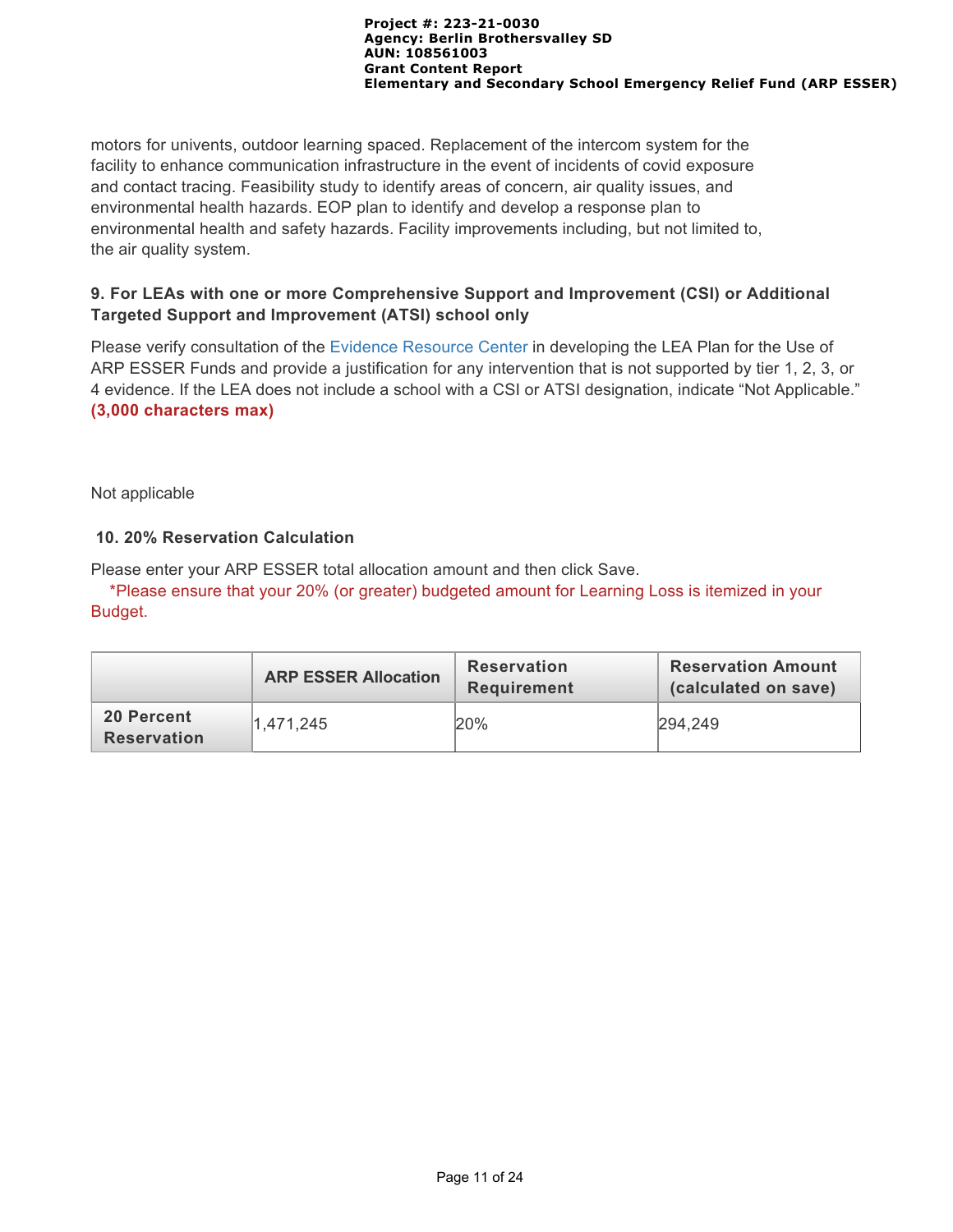# **Section: Narratives - Monitoring and Measuring Progress**

## **Section IV: Monitoring and Measuring Progress**

In this fourth section, LEAs are asked to describe efforts to build local capacity to ensure high-quality data collection and reporting to safeguard funds for their intended purposes.

# **11. Capacity for Data Collection and Reporting**

LEAs must continuously monitor progress and adjust strategies as needed. Describe the LEA's capacity and strategy to collect and analyze data (disaggregated by student group, where applicable), for each of the following measures:

|                                                                                                                           | Data Collection and Analysis Plan (including plan to<br>disaggregate data)                                                                                                                                                                                                                                                                                                                                                                                                                                                                                |
|---------------------------------------------------------------------------------------------------------------------------|-----------------------------------------------------------------------------------------------------------------------------------------------------------------------------------------------------------------------------------------------------------------------------------------------------------------------------------------------------------------------------------------------------------------------------------------------------------------------------------------------------------------------------------------------------------|
| <b>Student learning,</b><br>including academic<br>impact of lost<br>instructional time<br>during the COVID-19<br>pandemic | All students in grades K-8 will be benchmarked 3 times per year using<br>ExactPath for reading and math. All students in grades K-6 will be<br>benchmarked3 times per year using DIBELS for reading. Grade level staff<br>meet monthly in PLCs to focus on instruction and intervention strategies.<br>Data analysis occurs within the PLC process after each of the benchmark<br>assessments. PSSA and Keystone data are analyzed by District staff to<br>evaluate trends, including the loss of instructional time throughout the<br>covid 19 pandemic. |
| <b>Opportunity to learn</b><br>measures (see help<br>text)                                                                | Based on data analysis, classroom teachers employ learning strategies<br>geared at meeting the identified needs of all learners. The additional K-2<br>special education position will offer specialized analysis and services to<br>learners identified by increased school psychological evaluations in order<br>to improve student achievement.                                                                                                                                                                                                        |
| Jobs created and<br>retained (by number of<br><b>FTEs and position type)</b><br>(see help text)                           | Number of permanent positions at the end of 2019-20 school year versus<br>the permanent positions for the years of the grant coverage and remaining<br>at the end of 2023-24 school year. Positions will be determined based on<br>student need and enrollment.                                                                                                                                                                                                                                                                                           |
| <b>Participation in</b><br>programs funded by<br><b>ARP ESSER resources</b><br>(e.g., summer and<br>afterschool programs) | BBSD will offer a summer learning academy for all students K-12 geared<br>towards academic achievement, as well as, to mitigate learning loss due to<br>covid-19 pandemic. After-school programs focused on remediation and<br>tutoring will be offered to all learners.                                                                                                                                                                                                                                                                                  |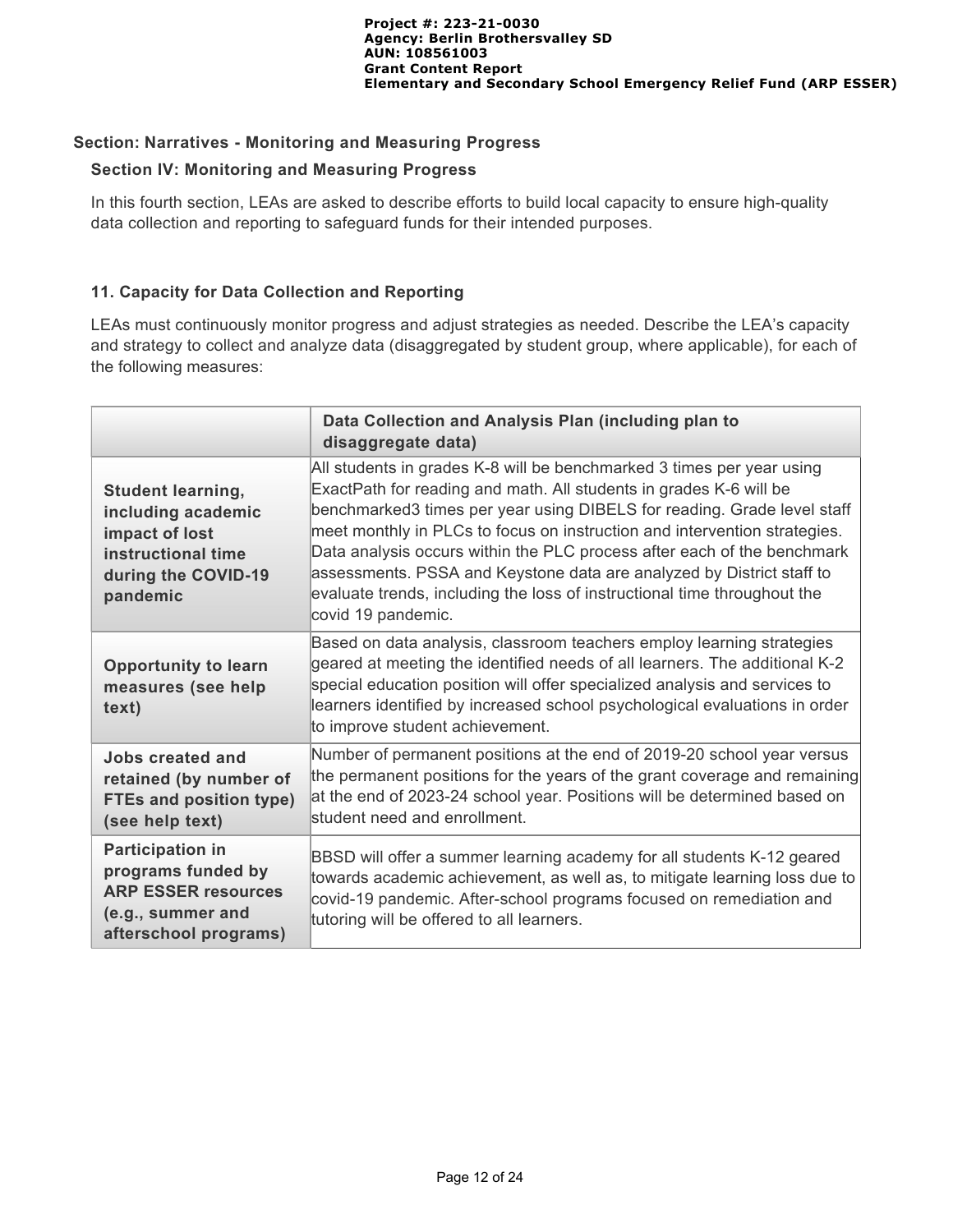#### **Section: Narratives - ARP ESSER Assurances**

#### **ARP ESSER Fund Assurances**

Please complete each of the following assurances prior to plan submission:

⊽

**The LEA will implement appropriate fiscal monitoring of and internal controls for the ARP ESSER funds (e.g., by updating the LEA's plan for monitoring funds and internal controls under the CARES and CRRSA Acts; addressing potential sources of waste, fraud, and abuse; conducting random audits; or other tools).**

#### $\mathbf{w}^{\mathbf{r}}$

**The LEA will complete quarterly Federal Financial Accountability Transparency Act (FFATA) reports and comply with all PDE reporting requirements, including on matters such as:**

- **How the LEA is developing strategies and implementing public health protocols including, to the greatest extent practicable, policies and plans in line with the CDC guidance related to mitigating COVID-19 in schools;**
- **Overall plans and policies related to LEA support for return to in-person instruction and maximizing in-person instruction time, including how funds will support a return to and maximize in-person instruction time, and advance equity and inclusivity in participation in in-person instruction;**
- **Data on each LEA's and school's mode of instruction (fully in-person, hybrid, and fully remote) and conditions;**
- **LEA uses of funds to meet students' social, emotional, and academic needs, including through summer enrichment programming and other evidence-based interventions, and how they advance equity for underserved students;**
- **LEA uses of funds to sustain and support access to LEA-supported early childhood education programs;**
- **Impacts and outcomes (disaggregated by student subgroup) through use of ARP ESSER funding (e.g., quantitative and qualitative results of ARP ESSER funding, including on personnel, student learning, and budgeting at the school and district level);**
- **Student data (disaggregated by student subgroup) related to how the COVID-19 pandemic has affected instruction and learning;**
- **Requirements under the FFATA; and**
- **Additional reporting requirements as may be necessary to ensure accountability and transparency of ARP ESSER fund use.**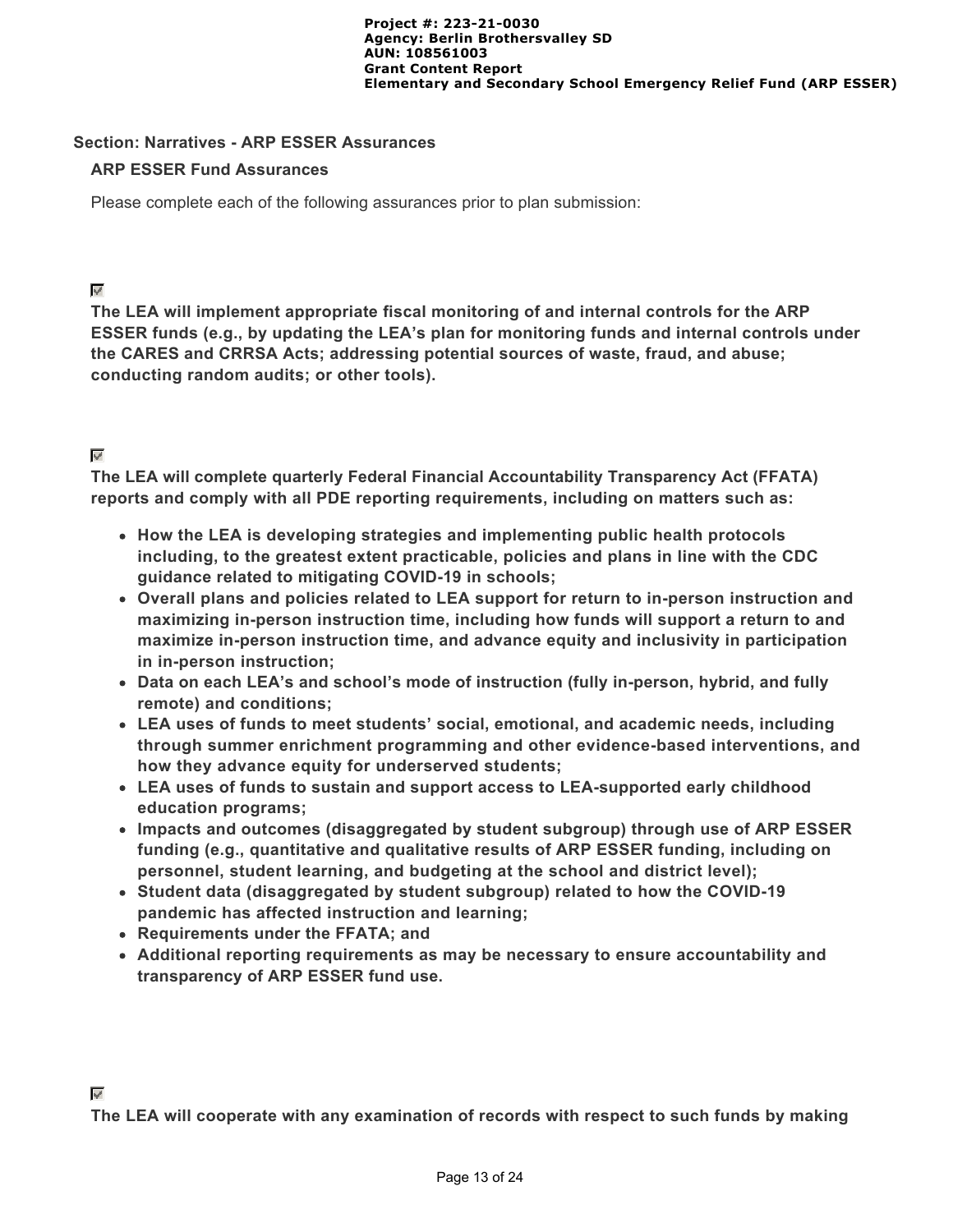**records available for inspection, production, and examination, and authorized individuals available for interview and examination, upon the request of: (a) the United States Department of Education and/or its Inspector General; (b) any other federal agency, commission, or department in the lawful exercise of its jurisdiction and authority; (c) the Pennsylvania Department of Education; and/or (d) the Pennsylvania Auditor General, Pennsylvania Inspector General, or any other state agency.**

#### ⊽

**Records pertaining to ARP ESSER Funds, including financial records related to the use of grant funds, will be tracked and retained separately from those records related to the LEA's use of other Federal funds, including ESSER I and ESSER II Funds.**

# $\mathbf{w}^{\mathbf{r}}$

**The LEA will maintain inventory records, purchase orders and receipts for equipment (over \$5,000) purchased, all computing devices, and special purpose equipment (\$300 - \$4,999), and will conduct a physical inventory every two years. Please note: inventory of equipment purchased with federal funds must be broken out by funding source.**

# $\overline{\mathcal{L}}$

**Any LEA receiving funding under this program will have on file with the SEA a set of assurances that meets the requirements of section 442 of the General Education Provisions Act (GEPA) (20 U.S.C. 1232e).**

# $\mathbf{w}^{\mathbf{p}}$

**The LEA will conduct its operations so that no person shall be excluded from participation in, be denied the benefits of, or be subject to discrimination under the ARP ESSER program or activity based on race; color; national origin, which includes a person's limited English proficiency or English learner status and a person's actual or perceived shared ancestry or ethnic characteristics; sex; age; or disability. These non-discrimination obligations arise under Federal civil rights laws, including but not limited to Title VI of the Civil Rights Act of 1964, Title IX of the Education Amendments Act of 1972, section 504 of the Rehabilitation Act of 1973, and the Age Discrimination Act of 1975. In addition, the LEA must comply with all regulations, guidelines, and standards issued by the United States Department of Education under any of these statutes.**

## $\mathbf{v}^{\prime}$

**The LEA will comply with all ARP Act and other ARP ESSER requirements, including but not limited to complying with the maintenance of equity provisions in section 2004(c) of the ARP**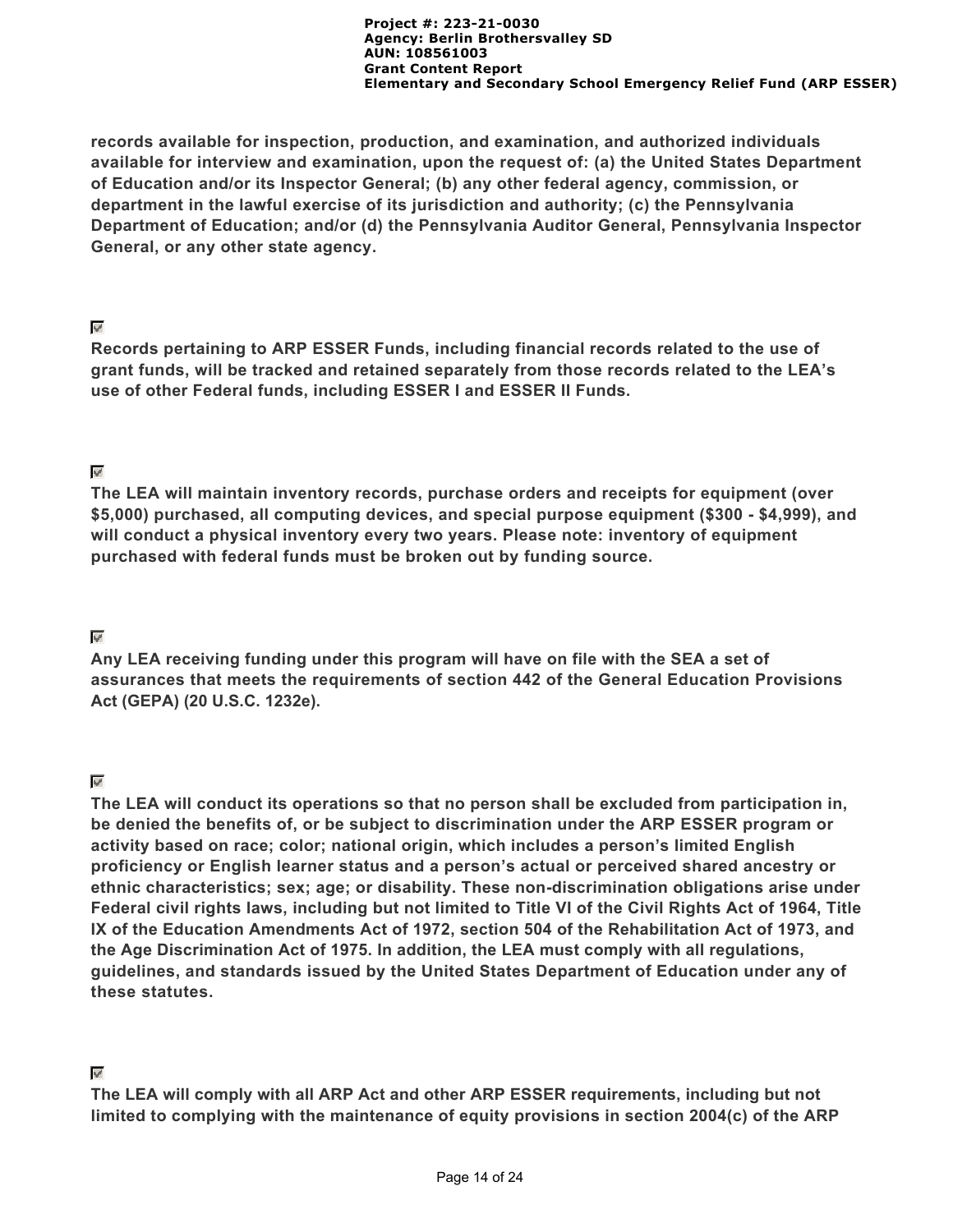**Act. Under Maintenance of Equity, per-pupil funding from state and local sources and staffing levels for** *high poverty schools* **may not be decreased by an amount that exceeds LEA-wide** reductions in per-pupil funding and staffing levels for *all schools* served by the LEA<sup>1</sup>. High **poverty schools are the 25 percent of schools serving the highest percent of economically disadvantaged students in the LEA as measured by information LEAs submitted in PIMS that includes individual student data and identifying if the student meets economically disadvantaged criteria. This data is used to calculate school poverty percentages . Note: An LEA is exempt from the Maintenance of Equity requirement if the LEA has a total enrollment of fewer than 1,000 students, operates a single school, serves all students in each grade span in a single school, or demonstrates an exceptional or uncontrollable circumstance, as determined by the United States Secretary of Education.**

<sup>1</sup>Calculations for Maintenance of Equity: Per Pupil Funding from combined State and local **funding = Total LEA funding from combined State and local funding for all schools served by the LEA in the given fiscal year, divided by the number of children enrolled in all schools served by the LEA in the given fiscal year.Full time equivalent staff = Total full-time equivalent staff in all schools served by the LEA in the given fiscal year, divided by the number of children enrolled in all schools served by the LEA in the given fiscal year.These calculations should be completed for all schools in the LEA as well as for high poverty schools in the LEA for FY 2021-22 and 2022-23. Reductions must not be greater for high poverty schools than for all schools in the LEA.**

## $\overline{\mathscr{S}}$

**The LEA will implement evidence-based interventions, as required by section 2001(e)(1) of the ARP Act.**

## $\overline{\mathscr{L}}$

**The LEA will address the disproportionate impact of the COVID-19 pandemic on underserved students (i.e., students from low-income families, students from underserved racial or ethnic groups and gender groups, English learners, children with disabilities, students experiencing homelessness, children and youth in foster care, migrant students, and other groups disproportionately impacted by the pandemic that have been identified by the LEA) as required by section 2001(e)(1) of the ARP Act.**

## $\epsilon_{\rm{eff}}$

**The LEA will develop and make publicly available a Plan for the Safe Return to In-Person Instruction and Continuity of Services, hereinafter referred to as the LEA Health and Safety Plan, that complies with section 2001(i) of the ARP Act. The plan will be submitted to PDE, in a manner and form determined by PDE, no later than July 30, 2021.**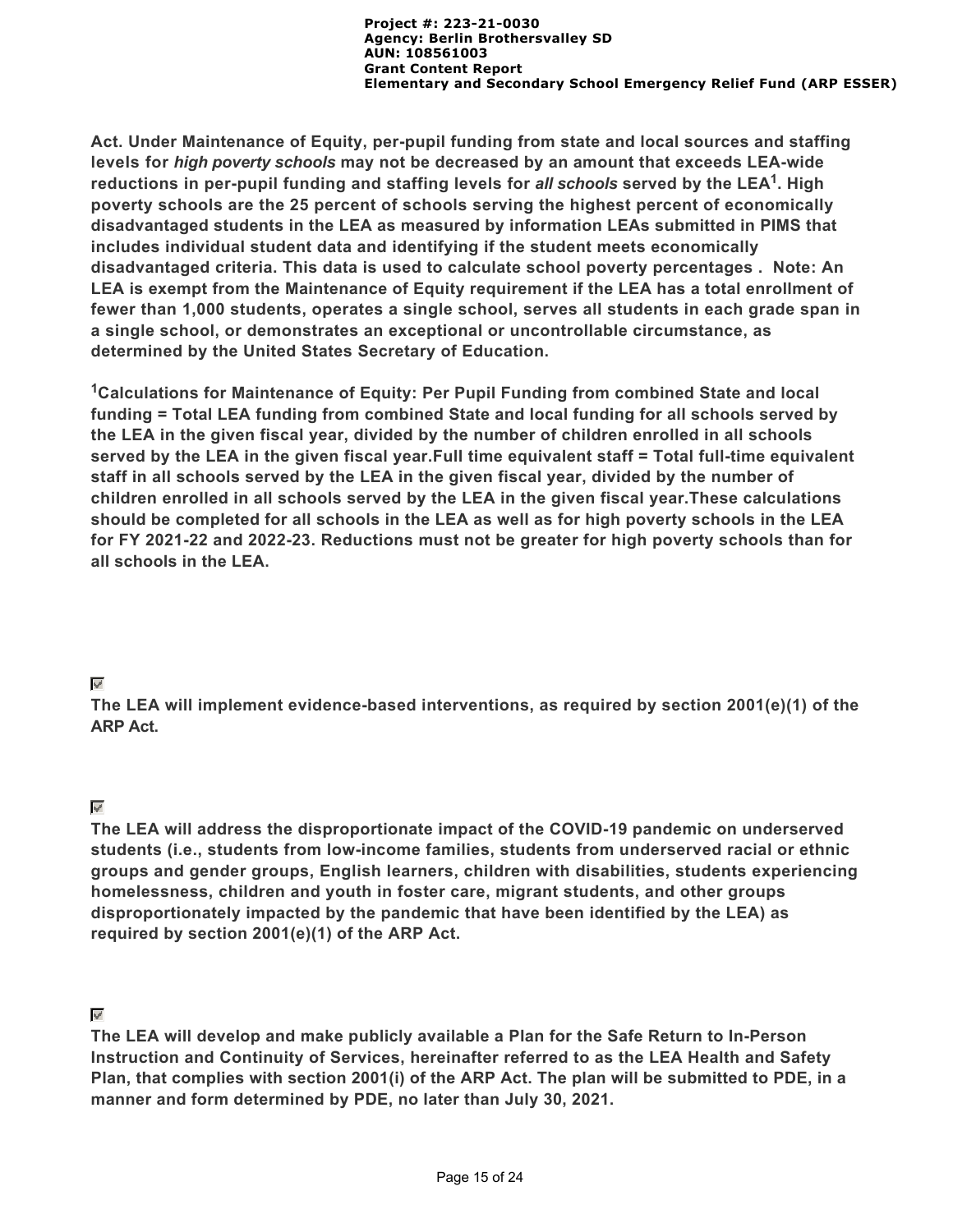#### $\overline{\mathscr{S}}$

**The LEA's Health and Safety Plan will include (1) how the LEA will, to the greatest extent practicable, support prevention and mitigation policies in line with the most up-to-date guidance from the CDC for the reopening and operation of school facilities to effectively maintain the health and safety of students, educators, and other staff; (2) how the LEA will ensure continuity of services, including but not limited to services to address the students' academic needs, and students' and staff members' social, emotional, mental health, and other needs, which may include student health and food services; (3) how the LEA will maintain the health and safety of students, educators, and other staff and the extent to which it has adopted policies, and a description of any such policy on each of the following safety recommendations established by the CDC: (a) universal and correct wearing of masks; (b) modifying facilities to allow for physical distancing (e.g., use of cohorts/podding); (c) handwashing and respiratory etiquette; (d) cleaning and maintaining healthy facilities, including improving ventilation; (e) contact tracing in combination with isolation and quarantine, in collaboration with the State and local health departments; (f) diagnostic and screening testing; (g) efforts to provide vaccinations to school communities; (h) appropriate accommodations for children with disabilities with respect to health and safety policies; and (i) coordination with state and local health officials.**

#### $\overline{\mathcal{L}}$

**The LEA will review its Health and Safety Plan at least every six months during the duration of the ARP ESSER grant period and make revisions as appropriate. When determining whether revisions are necessary, the LEA will take into consideration significant changes to CDC guidance on reopening schools and will seek public input and take public input into account.**

#### $\mathbf{u}$

**The LEA's Health and Safety Plan will be made publicly available on the LEA website and must be written in a language that parents/caregivers can understand or be orally translated for parent/caregivers and must be provided in alternate format upon request by a parent/caregiver who is an individual with a disability.**

## $\mathbf{w}^{\prime}$

**The LEA will provide to PDE: (1) the URL(s) where the public can readily find data on school operating status; and (2) the URL(s) for the LEA websites where the public can find the LEA's Health and Safety plan as required under section 2001(i) of the ARP Act; and the LEA Plan for the Use of ARP ESSER Funds.**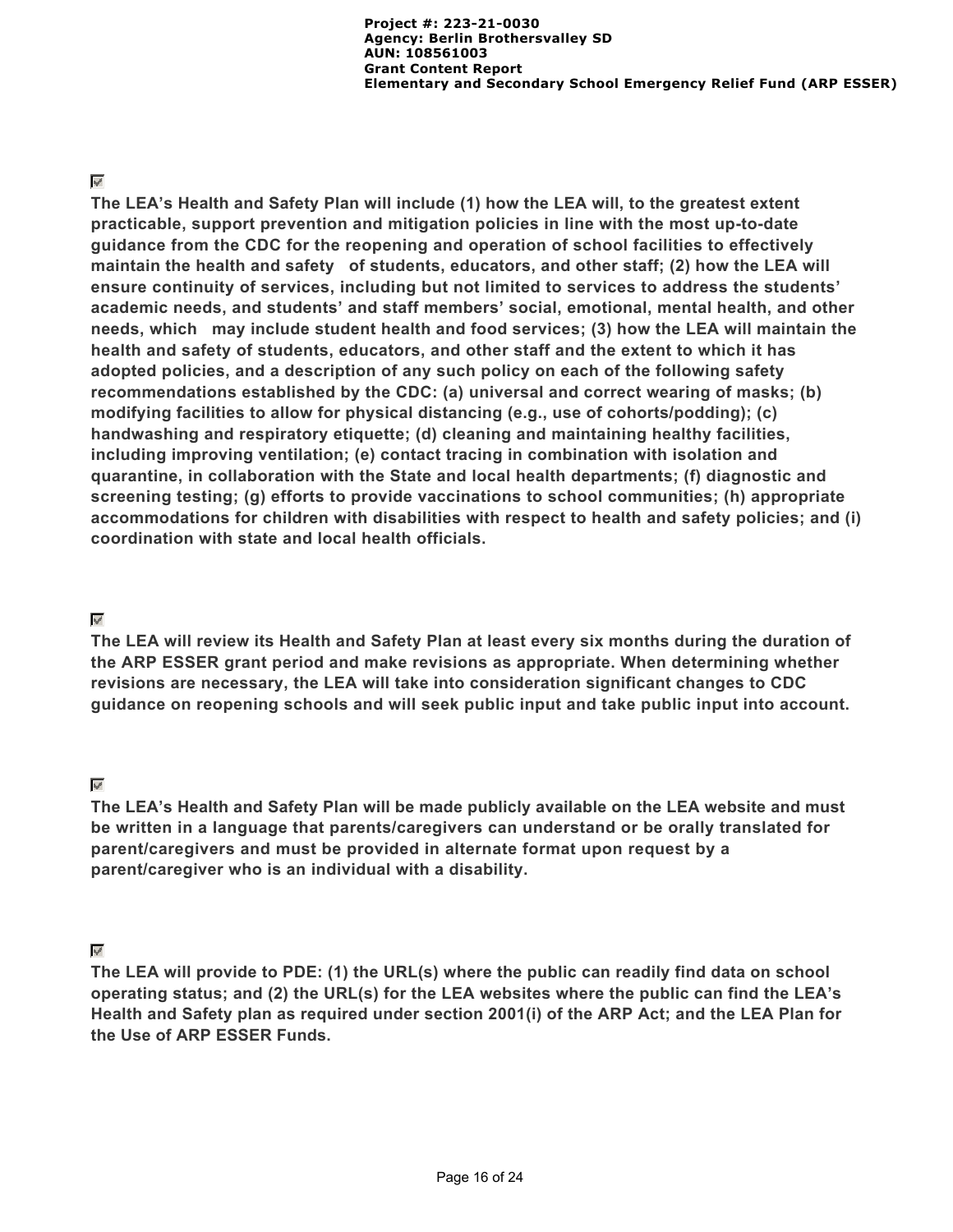# **Section: Narratives - LEA Health and Safety Plan Upload**

#### **LEA HEALTH AND SAFETY PLAN**

 Please upload your LEA Health and Safety Plan below, and check the assurance indicating that you have completed your upload. Please name the file using your LEA name followed by Health and Safety Plan. example: "*LEA Name***-Health and Safety Plan"**

#### $\psi^{\beta}$

**CHECK HERE - to assure that you have successfully uploaded your LEA Health and Safety Plan.**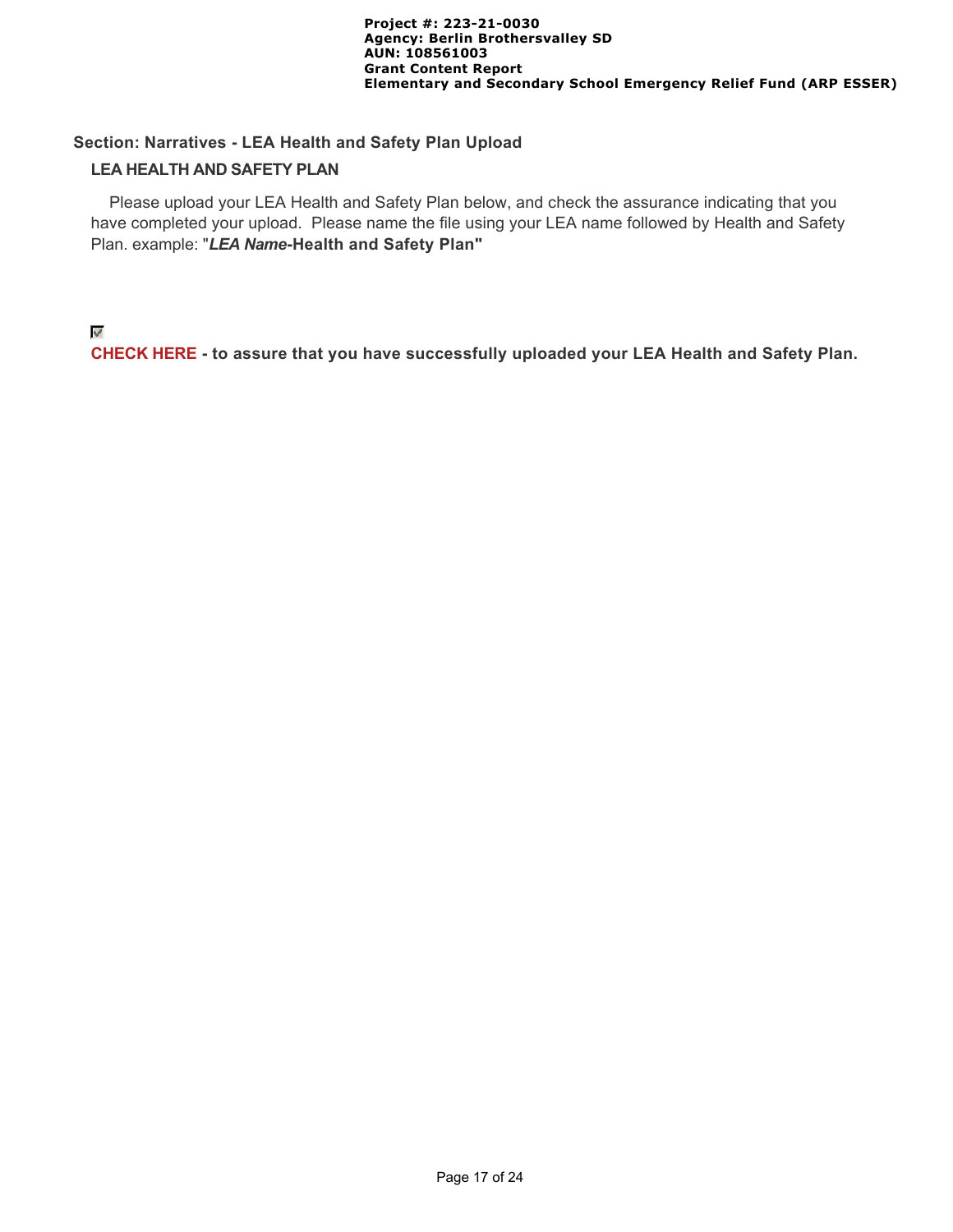# **Section: Budget - Instruction Expenditures BUDGET OVERVIEW**

# **Budget**

\$1,471,245.00 **Allocation** \$1,471,245.00

# **Budget Over(Under) Allocation**

\$0.00

# **INSTRUCTION EXPENDITURES**

| <b>Function</b>                                                              | <b>Object</b>                                                    | <b>Amount</b> | <b>Description</b>                                                                                                      |
|------------------------------------------------------------------------------|------------------------------------------------------------------|---------------|-------------------------------------------------------------------------------------------------------------------------|
| 1400 - Other<br><b>Instructional Programs</b><br>- Elementary /<br>Secondary | 100 - Salaries                                                   | \$320,000.00  | Staff salaries for after<br>school tutoring and<br>summer school<br>programs to address<br>learning loss                |
| 1400 - Other<br><b>Instructional Programs</b><br>- Elementary /<br>Secondary | 200 - Benefits                                                   | \$80,000.00   | Staff benefits for after<br>school tutoring and<br>summer school<br>programs to address<br>learning loss                |
| 1200 - SPECIAL<br><b>PROGRAMS-</b><br>ELEMENTARY /<br><b>SECONDARY</b>       | 100 - Salaries                                                   | \$90,000.00   | Salary for the addition<br>of a special education<br>teacher in grades K-2                                              |
| 1200 - SPECIAL<br><b>PROGRAMS-</b><br>ELEMENTARY/<br><b>SECONDARY</b>        | 200 - Benefits                                                   | \$55,000.00   | Benefits for the<br>addition of a special<br>education teacher in<br>grades K-2                                         |
| 1000 - Instruction                                                           | 300 - Purchased<br>Professional and<br><b>Technical Services</b> | \$50,000.00   | <b>BBSD Cyber additional</b><br>service costs due to<br>the increase in<br>students choosing to<br>avoid the contact in |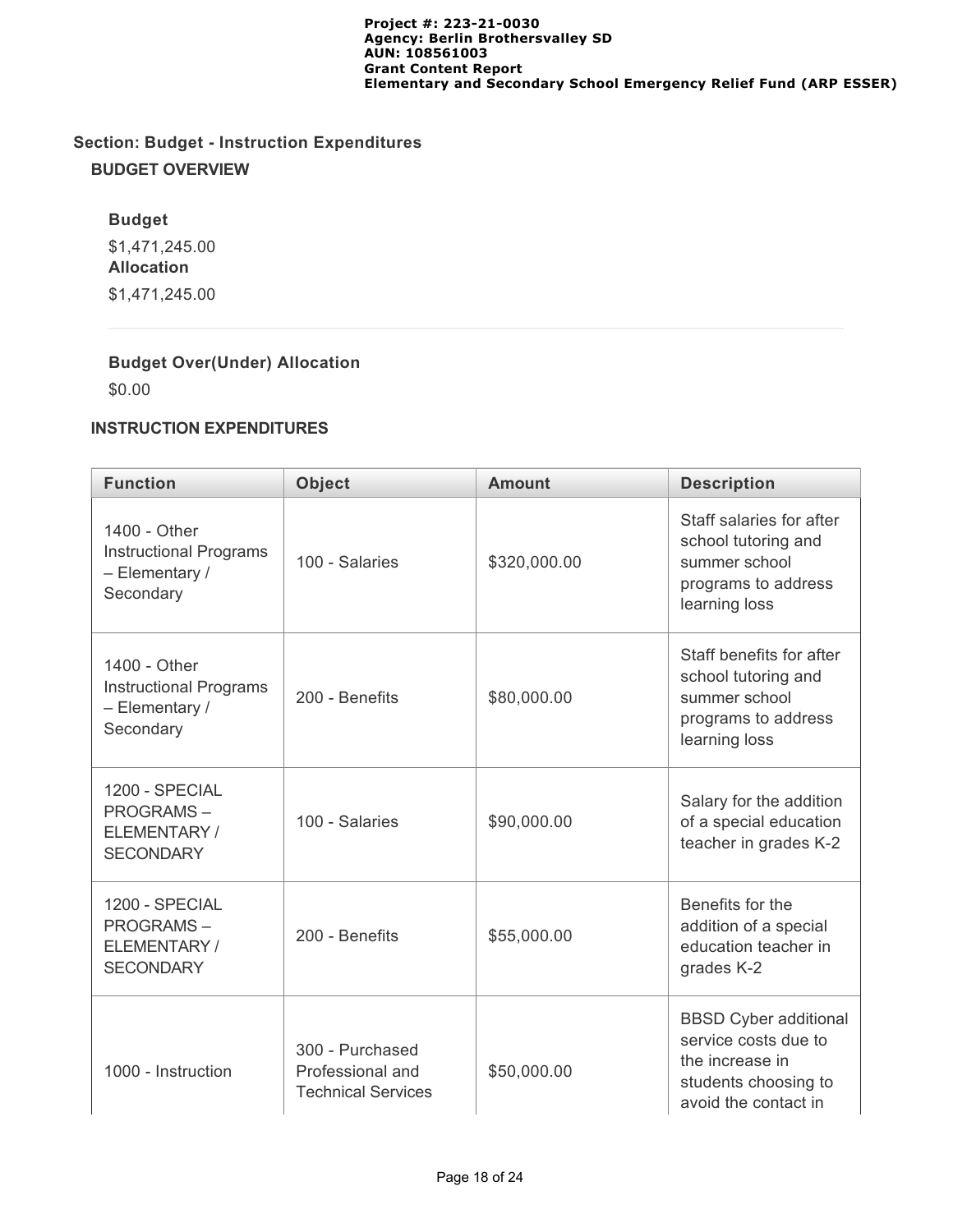| <b>Function</b>    | <b>Object</b>  | <b>Amount</b> | <b>Description</b>                                                                                                                                        |
|--------------------|----------------|---------------|-----------------------------------------------------------------------------------------------------------------------------------------------------------|
|                    |                |               | the building                                                                                                                                              |
| 1000 - Instruction | 600 - Supplies | \$115,000.00  | Purchase of<br>additional/replacement<br>classroom technology<br>to enhance instruction.<br>Ex. Chromebooks,<br>interactive tvs,<br>computers, ipads etc. |
| 1000 - Instruction | 600 - Supplies | \$70,000.00   | Instructional software<br>to enhance the use of<br>the 1:1 classroom<br>technology                                                                        |
| 1000 - Instruction | 100 - Salaries | \$40,000.00   | Salary for a full-time<br>daily substitute to<br>maintain in-person<br>instruction                                                                        |
| 1000 - Instruction | 200 - Benefits | \$28,245.00   | Benefits for a full-time<br>daily substitute to<br>maintain in-person<br>instruction                                                                      |
|                    |                | \$848,245.00  |                                                                                                                                                           |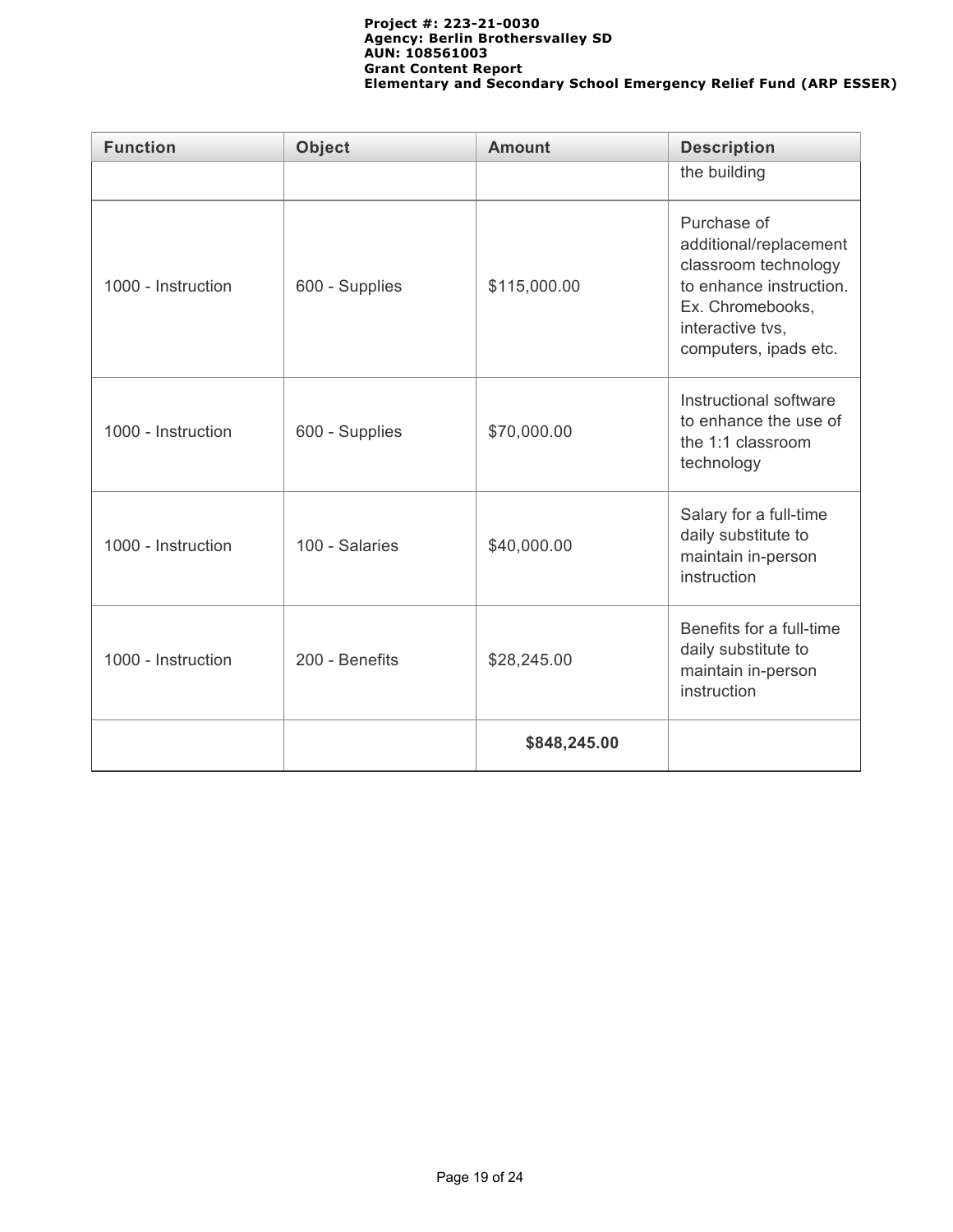# **Section: Budget - Support and Non-Instructional Expenditures BUDGET OVERVIEW**

## **Budget**

\$1,471,245.00 **Allocation** \$1,471,245.00

# **Budget Over(Under) Allocation**

\$0.00

# **NON-INSTRUCTIONAL EXPENDITURES**

| <b>Function</b>                                | <b>Object</b>                                                    | <b>Amount</b> | <b>Description</b>                                                                       |
|------------------------------------------------|------------------------------------------------------------------|---------------|------------------------------------------------------------------------------------------|
| 3100 - Food Services                           | 600 - Supplies                                                   | \$100,000.00  | Purchase of cafeteria<br>tables which permit<br>social distancing of<br>students.        |
| 2600 - Operation and<br>Maintenance            | 300 - Purchased<br>Professional and<br><b>Technical Services</b> | \$90,000.00   | <b>School Resource</b><br>Officer contract<br>through the Borough<br>of Berlin           |
| 2100 - SUPPORT<br>SERVICES-<br><b>STUDENTS</b> | 300 - Purchased<br>Professional and<br><b>Technical Services</b> | \$90,000.00   | Additional costs for<br>services of a<br>Psychologist provided<br>by Intermediate Unit 8 |
| 2100 - SUPPORT<br>SERVICES-<br><b>STUDENTS</b> | 100 - Salaries                                                   | \$121,000.00  | Salary for a K-12<br>Social Worker                                                       |
| 2100 - SUPPORT<br>SERVICES-<br><b>STUDENTS</b> | 200 - Benefits                                                   | \$82,000.00   | Benefits for a K-12<br>Social Worker                                                     |
| 2600 - Operation and<br>Maintenance            | 300 - Purchased<br>Professional and<br><b>Technical Services</b> | \$30,000.00   | <b>Technical Services for</b><br>a cyber security<br>provider                            |
|                                                |                                                                  |               |                                                                                          |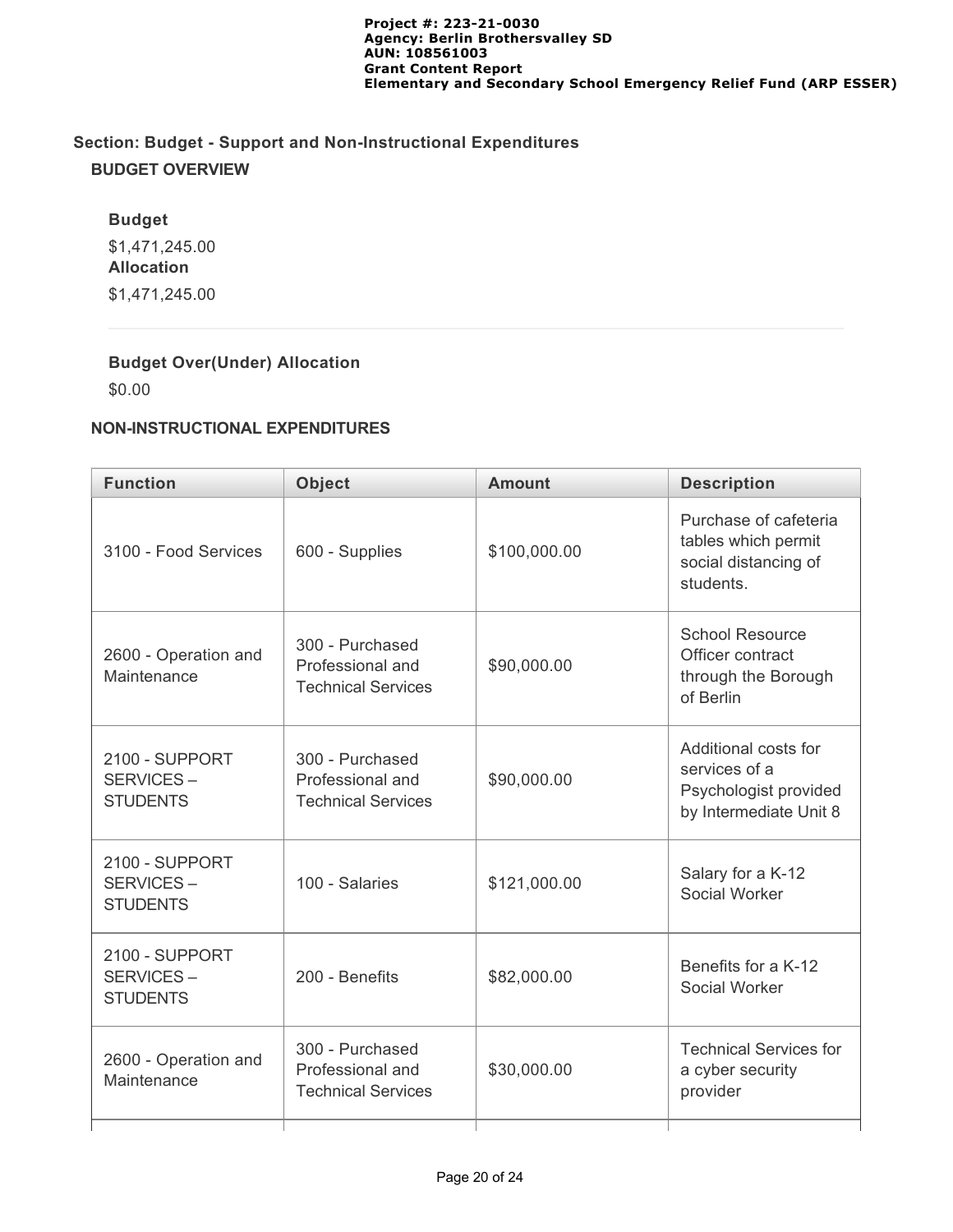| <b>Function</b>                                                                                       | <b>Object</b>                                                    | <b>Amount</b> | <b>Description</b>                                                                                                   |
|-------------------------------------------------------------------------------------------------------|------------------------------------------------------------------|---------------|----------------------------------------------------------------------------------------------------------------------|
| 4000 - FACILITIES<br>ACQUISITION,<br><b>CONSTRUCTION AND</b><br><b>IMPROVEMENT</b><br><b>SERVICES</b> | 300 - Purchased<br>Professional and<br><b>Technical Services</b> | \$10,000.00   | Professional fees for<br>the completion of a<br>feasibilty study on the<br>school district<br>buildings and systems. |
| 4000 - FACILITIES<br>ACQUISITION,<br><b>CONSTRUCTION AND</b><br><b>IMPROVEMENT</b><br><b>SERVICES</b> | 400 - Purchased<br><b>Property Services</b>                      | \$100,000.00  | Repair/replacement of<br>the buildings intercom<br>system                                                            |
|                                                                                                       |                                                                  | \$623,000.00  |                                                                                                                      |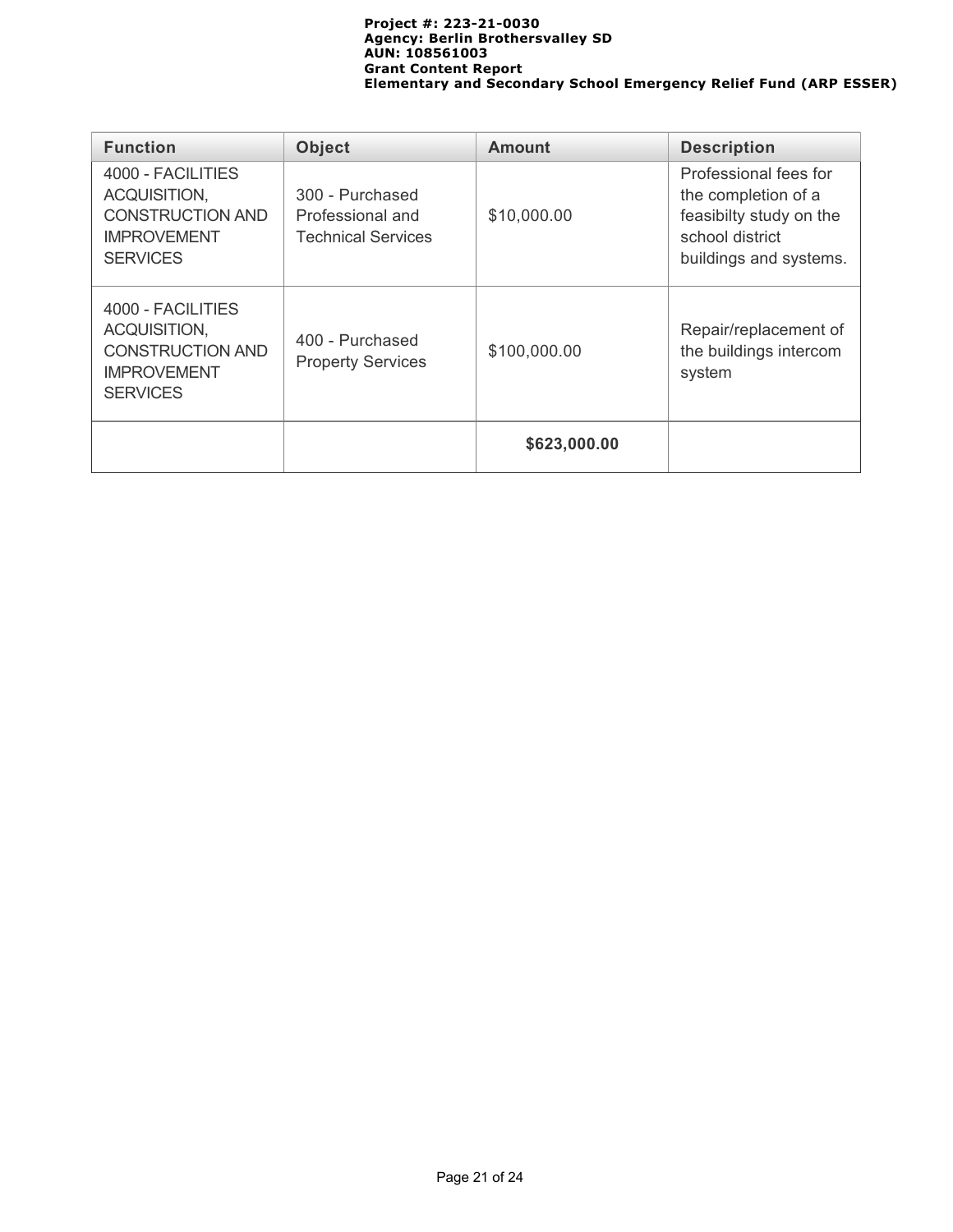# **Section: Budget - Budget Summary BUDGET SUMMARY**

|                                                                            | 100<br><b>Salaries</b>   | 200<br><b>Benefits</b>  | 300<br><b>Purchased</b><br>Professional<br>and<br><b>Technical</b><br><b>Services</b> | 400<br><b>Purchased</b><br>Property<br><b>Services</b> | 500 Other<br><b>Purchased</b><br><b>Services</b> | 600<br><b>Supplies</b><br>800<br><b>Dues</b><br>and<br>Fees | 700<br>Property | <b>Totals</b> |
|----------------------------------------------------------------------------|--------------------------|-------------------------|---------------------------------------------------------------------------------------|--------------------------------------------------------|--------------------------------------------------|-------------------------------------------------------------|-----------------|---------------|
| 1000 Instruction                                                           | \$40,000.00              | \$28,245.00             | \$50,000.00                                                                           | \$0.00                                                 |                                                  | \$0.00 \$185,000.00                                         | \$0.00          | \$303,245.00  |
| 1100 REGULAR<br><b>PROGRAMS-</b><br>ELEMENTARY/<br><b>SECONDARY</b>        | \$0.00                   | \$0.00                  | \$0.00                                                                                | \$0.00                                                 | \$0.00                                           | \$0.00                                                      | \$0.00          | \$0.00        |
| <b>1200 SPECIAL</b><br><b>PROGRAMS-</b><br>ELEMENTARY/<br><b>SECONDARY</b> |                          | \$90,000.00 \$55,000.00 | \$0.00                                                                                | \$0.00                                                 | \$0.00                                           | \$0.00                                                      | \$0.00          | \$145,000.00  |
| 1300 CAREER<br><b>AND TECHNICAL</b><br><b>EDUCATION</b>                    | \$0.00                   | \$0.00                  | \$0.00                                                                                | \$0.00                                                 | \$0.00                                           | \$0.00                                                      | \$0.00          | \$0.00        |
| 1400 Other<br>Instructional<br>Programs-<br>Elementary /<br>Secondary      | \$320,000.00 \$80,000.00 |                         | \$0.00                                                                                | \$0.00                                                 | \$0.00                                           | \$0.00                                                      | \$0.00          | \$400,000.00  |
| 1600 * ADULT<br><b>EDUCATION</b><br><b>PROGRAMS</b>                        | \$0.00                   | \$0.00                  | \$0.00                                                                                | \$0.00                                                 | \$0.00                                           | \$0.00                                                      | \$0.00          | \$0.00        |
| 1700 Higher<br><b>Education</b><br><b>Programs</b>                         | \$0.00                   | \$0.00                  | \$0.00                                                                                | \$0.00                                                 | \$0.00                                           | \$0.00                                                      | \$0.00          | \$0.00        |
| 1800 Pre-K                                                                 | \$0.00                   | \$0.00                  | \$0.00                                                                                | \$0.00                                                 | \$0.00                                           | \$0.00                                                      | \$0.00          | \$0.00        |
| 2000 SUPPORT<br><b>SERVICES</b>                                            | \$0.00                   | \$0.00                  | \$0.00                                                                                | \$0.00                                                 | \$0.00                                           | \$0.00                                                      | \$0.00          | \$0.00        |
| 2100 SUPPORT<br><b>SERVICES –</b><br><b>STUDENTS</b>                       | \$121,000.00 \$82,000.00 |                         | \$90,000.00                                                                           | \$0.00                                                 | \$0.00                                           | \$0.00                                                      | \$0.00          | \$293,000.00  |
| 2200 Staff<br><b>Support</b>                                               | \$0.00                   | \$0.00                  | \$0.00                                                                                | \$0.00                                                 | \$0.00                                           | \$0.00                                                      | \$0.00          | \$0.00        |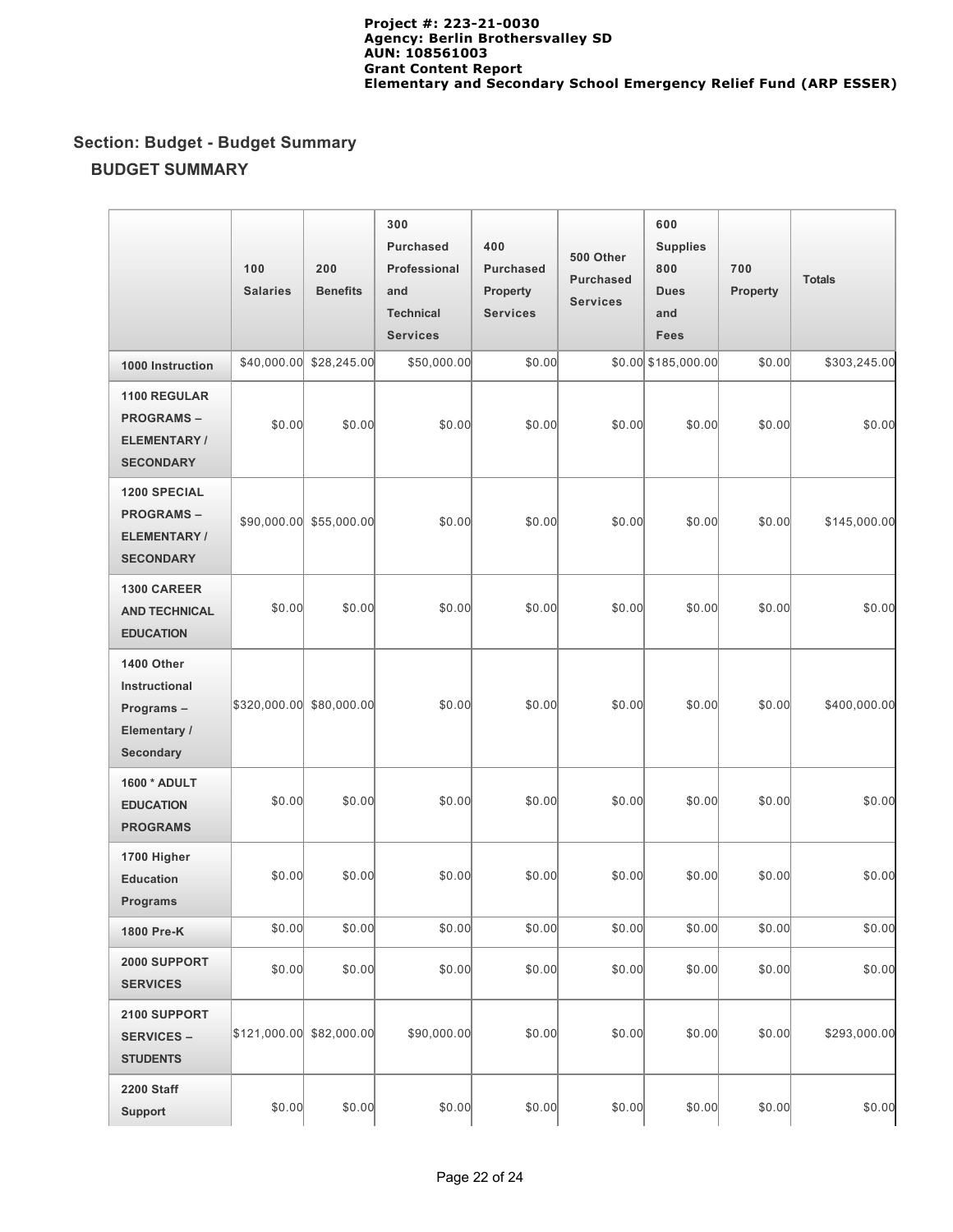|                                                                                                                             | 100<br><b>Salaries</b> | 200<br><b>Benefits</b> | 300<br><b>Purchased</b><br>Professional<br>and<br><b>Technical</b><br><b>Services</b> | 400<br><b>Purchased</b><br><b>Property</b><br><b>Services</b> | 500 Other<br><b>Purchased</b><br><b>Services</b> | 600<br><b>Supplies</b><br>800<br><b>Dues</b><br>and<br>Fees | 700<br>Property | <b>Totals</b> |
|-----------------------------------------------------------------------------------------------------------------------------|------------------------|------------------------|---------------------------------------------------------------------------------------|---------------------------------------------------------------|--------------------------------------------------|-------------------------------------------------------------|-----------------|---------------|
| <b>Services</b>                                                                                                             |                        |                        |                                                                                       |                                                               |                                                  |                                                             |                 |               |
| 2300 SUPPORT<br><b>SERVICES -</b><br><b>ADMINISTRATION</b>                                                                  | \$0.00                 | \$0.00                 | \$0.00                                                                                | \$0.00                                                        | \$0.00                                           | \$0.00                                                      | \$0.00          | \$0.00        |
| 2400 Health<br><b>Support</b><br><b>Services</b>                                                                            | \$0.00                 | \$0.00                 | \$0.00                                                                                | \$0.00                                                        | \$0.00                                           | \$0.00                                                      | \$0.00          | \$0.00        |
| 2500 Business<br><b>Support</b><br><b>Services</b>                                                                          | \$0.00                 | \$0.00                 | \$0.00                                                                                | \$0.00                                                        | \$0.00                                           | \$0.00                                                      | \$0.00          | \$0.00        |
| 2600 Operation<br>and Maintenance                                                                                           | \$0.00                 | \$0.00                 | \$120,000.00                                                                          | \$0.00                                                        | \$0.00                                           | \$0.00                                                      | \$0.00          | \$120,000.00  |
| 2700 Student<br>Transportation                                                                                              | \$0.00                 | \$0.00                 | \$0.00                                                                                | \$0.00                                                        | \$0.00                                           | \$0.00                                                      | \$0.00          | \$0.00        |
| 2800 Central<br><b>Support</b><br><b>Services</b>                                                                           | \$0.00                 | \$0.00                 | \$0.00                                                                                | \$0.00                                                        | \$0.00                                           | \$0.00                                                      | \$0.00          | \$0.00        |
| 3000<br><b>OPERATION OF</b><br>NON-<br><b>INSTRUCTIONAL</b><br><b>SERVICES</b>                                              | \$0.00                 | \$0.00                 | \$0.00                                                                                | \$0.00                                                        | \$0.00                                           | \$0.00                                                      | \$0.00          | \$0.00        |
| 3100 Food<br><b>Services</b>                                                                                                | \$0.00                 | \$0.00                 | \$0.00                                                                                | \$0.00                                                        |                                                  | $$0.00$ $$100,000.00$                                       | \$0.00          | \$100,000.00  |
| 3200 Student<br><b>Activities</b>                                                                                           | \$0.00                 | \$0.00                 | \$0.00                                                                                | \$0.00                                                        | \$0.00                                           | \$0.00                                                      | \$0.00          | \$0.00        |
| 3300 Community<br><b>Services</b>                                                                                           | \$0.00                 | \$0.00                 | \$0.00                                                                                | \$0.00                                                        | \$0.00                                           | \$0.00                                                      | \$0.00          | \$0.00        |
| <b>4000 FACILITIES</b><br><b>ACQUISITION,</b><br><b>CONSTRUCTION</b><br><b>AND</b><br><b>IMPROVEMENT</b><br><b>SERVICES</b> | \$0.00                 | \$0.00                 | \$10,000.00                                                                           | \$100,000.00                                                  | \$0.00                                           | \$0.00                                                      | \$0.00          | \$110,000.00  |